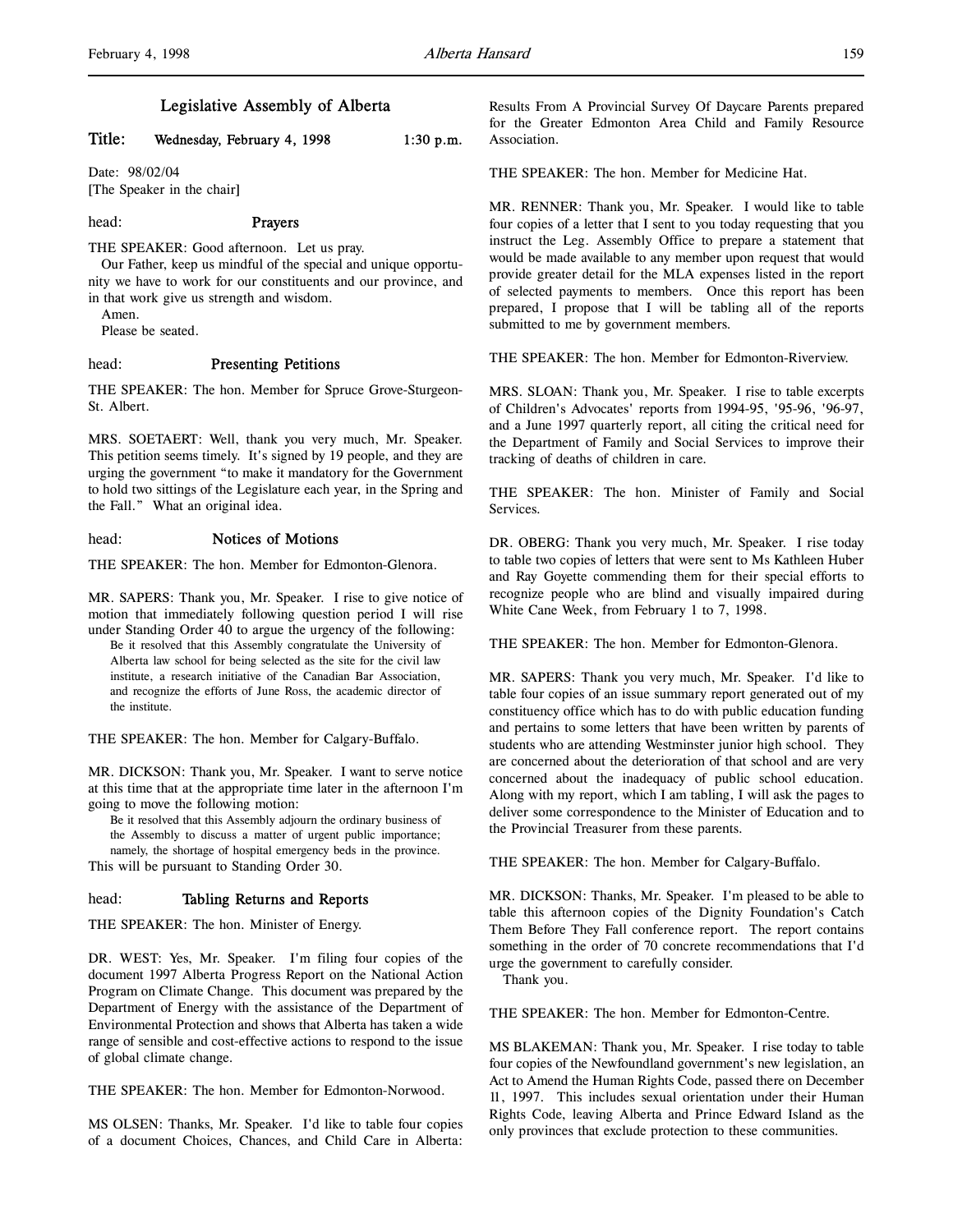## head: Introduction of Guests

THE SPEAKER: The hon. Member for Edmonton-Riverview.

MRS. SLOAN: Mr. Speaker, I am pleased to rise this afternoon and introduce students from Avalon junior high school. They are accompanied by teachers Mr. François Boucher, Mr. Andy MacGregor, Mrs. Beth Duff, and Mrs. Annette Smith. I would ask these students to rise and receive the warm welcome of the Legislative Assembly.

THE SPEAKER: The hon. Member for Edmonton-Glenora.

MR. SAPERS: Thank you, Mr. Speaker. It is my pleasure to introduce to you and through you to all members of the Assembly three parents of students who are enrolled at Westminster junior high school, very involved and active parents, parents very concerned about the quality of education for their children, in fact, for all children in the province. I would ask that Laura Karius, Liz Sawada, and Lois Flakstad please rise and receive the warm welcome of this Assembly.

THE SPEAKER: The hon. minister of science, research, and information technology.

DR. TAYLOR: Thank you, Mr. Speaker. I am pleased to rise and introduce to you and through you Ian Bell. He's a student at the University of Alberta. He was not one of those students that was outside protesting, and he's pleased to be here today and see what happens in the House. Ian, would you stand and be recognized by the House.

## head: Ministerial Statements

THE SPEAKER: The hon. Minister of Community Development.

## 1998 Winter Olympics

MRS. McCLELLAN: Mr. Speaker, I rise to tell this Assembly and all Albertans about the tremendous group of young Alberta athletes who have joined Team Canada at the 1998 Winter Olympics, which begin on February 7 in Nagano, Japan. There is one statistic about this team that is quite significant and should be a source of great pride to all Albertans. Of 152 athletes on Team Canada 46 call Alberta home. In other words, although Alberta makes up 10 percent of Canada's population, we have contributed almost 30 percent of the athletes on Team Canada.

Alberta athletes will take part in 12 of the 15 events in which Team Canada is scheduled to participate. From alpine skiing to women's hockey to snowboarding Alberta athletes will have a big role to play in the success of Team Canada.

Longtime members of this Assembly might remember that just prior to the groundbreaking success of the Winter Olympics in Calgary, this Assembly resolved to ensure that Alberta athletes constitute 20 percent of Team Canada's membership in future Winter Olympics.

Clearly, a decade later we have surpassed that goal substantially.

# 1:40

This success is a credit to many people. Coaches, trainers, managers, parents, family members, event organizers, and other community members are what make amateur athletes so successful in Alberta.

Then of course there are the athletes themselves. We heard in

this Legislature last week from the Member for Calgary-West about the pride that parents have in their children who strive for and achieve Olympic stature. That member said so eloquently what all of us feel about those who work and train and sacrifice to meet their personal goals.

That pride becomes especially evident during a major event like the Olympics. In a letter I sent earlier this week to each Alberta athlete in Nagano, I tried to express that pride on behalf of all Albertans.

One of my greatest pleasures as minister responsible for sport is the opportunity that I have to meet with our young athletes. Whether I am meeting with an Olympic athlete or a Canada Games athlete or a team at a local hockey tournament, I am always inspired by the grace, skill, and dignified character of young Albertans who participate in sport. I can tell this Assembly that when those athletes represent Alberta outside their province, they do so with class, with distinction, and with great pride for their home.

Mr. Speaker, I know I join with all members of this Assembly in wishing the very best to Alberta's athletes on Team Canada and to all our nation's competitors in Nagano. Regardless of how many medals Canada wins, I know that Team Canada and Alberta athletes in particular have already won the hearts of everyone here. They represent the very best Alberta has to offer, and they deserve our support and encouragement.

Go, Canada, go. [applause]

MS CARLSON: Mr. Speaker, it is wonderful that Albertans have such strong representation at the Winter Olympics. These young athletes proudly represent not just their hometowns or our province but our entire nation. They also represent the dreams of every young athlete who aspires to excel at their sport.

Mr. Speaker, I coach 11- and 12-year-old girl's basketball. This is the age that girls begin to lose self-esteem. By the end of every season these girls have the hearts of Olympians and the selfconfidence to know that an Olympic goal is something they too can aspire to. Having 46 athletes from Alberta is exactly the kind of role model these young people need.

All of Alberta will be proudly watching our athletes in action at the 1998 Winter Olympics. We, too, give them and their coaches our support and encouragement. [applause]

head: Oral Question Period

## Video Lottery Terminals

MR. MITCHELL: The Premier keeps telling people that Albertans are not concerned about video slot machines. Mr. Speaker, in fact he said that only 2 percent of Albertans have ever indicated that they were concerned. Yet his own polling right here indicates that as early as 1995 three-quarters of Albertans were telling the Premier that video slot machines are highly addictive, and three-quarters of Albertans were telling the Premier that video slot machines create serious problems. The Premier knew that Albertans were concerned about VLTs, yet he kept putting more and more of them into our communities because his government puts money first and people second. Why does the Premier keep saying that Albertans aren't concerned about VLTs when his own polling has said all along that they really are?

MR. KLEIN: Mr. Speaker, the Liberals themselves should be very, very aware of the situation vis-à-vis VLTs, gambling in general, as opposed to other issues. If the leader of the Liberal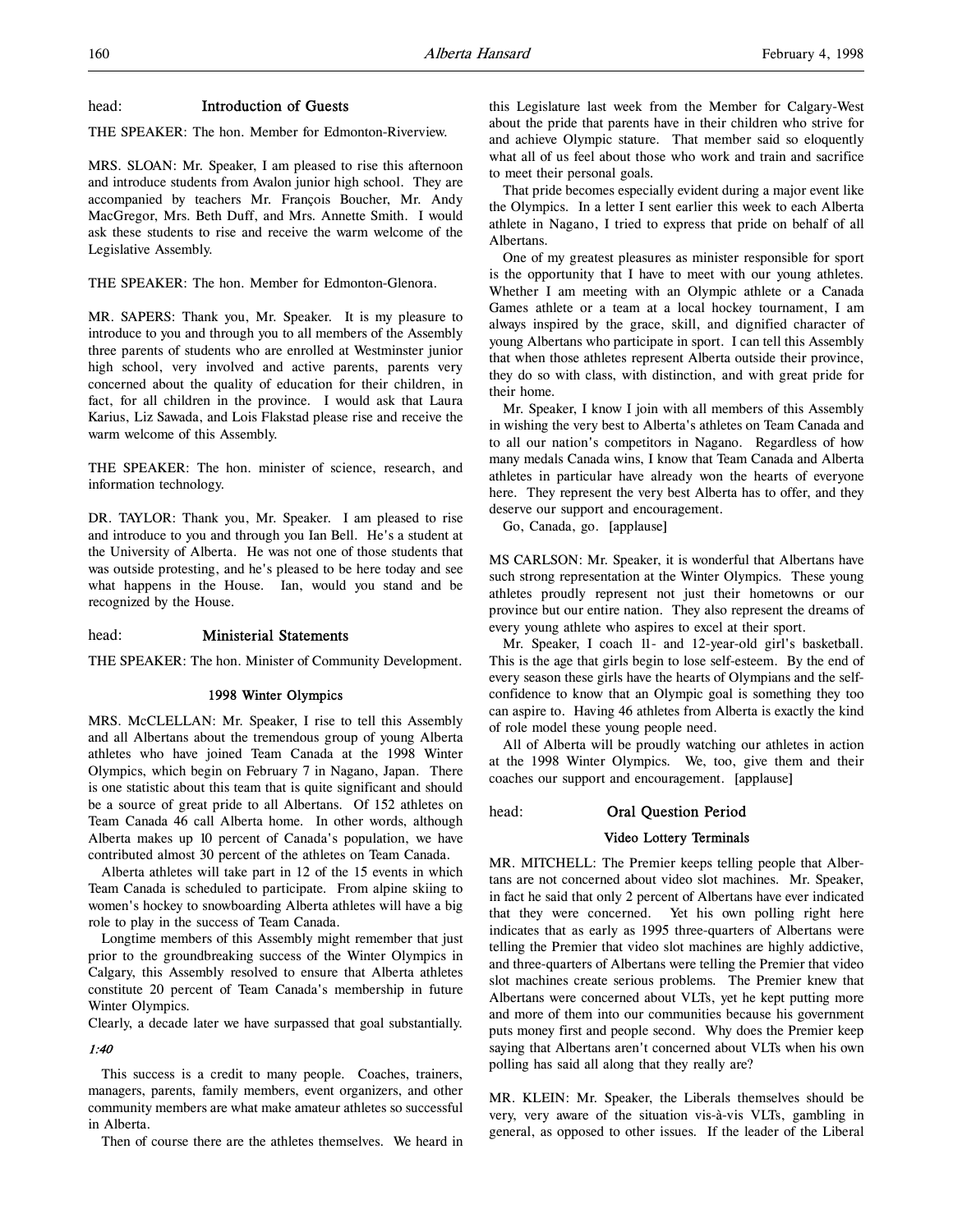To put it in context, Mr. Speaker, yes, there is concern about VLTs; there's concern about gambling, as there are concerns about other addictive activities such as smoking and drinking and other kinds of morality questions in society. But the Conservative polling in the last election – and this was done by independent firms – showed that in the scheme of things when people were asked, "What is most important to you in society?" people were saying, "Health care is the most important thing to us," people were saying, "Education is very, very important to us," people were saying, "Good solid infrastructure is important to us," people were saying, "Protection of the environment is important to us," people were saying, "Jobs and the economy are important to us," and you know, people were saying, "Taxation is important to us," to keep our taxes reasonable.

When they were asked, "Where do you rank the issue of gambling generally in terms of Albertans' overall priorities?" we got about a 2 percent response compared to huge responses relative to health and education and infrastructure and taxation.

## Speaker's Ruling Urgency of Questions

THE SPEAKER: I'd just like to kindly remind all members that the purpose of question period is to deal with generally current, urgent matters, and if we were referring to documents published in 1995, it being 1998, the current situation should prevail.

Go ahead.

MR. MITCHELL: Mr. Speaker, the VLTs were just being brought into their peak in 1995. I think the document is quite relevant.

THE SPEAKER: Hon. leader, with respect, it was you who referred to a document arising out of a 1995 poll if you recall.

# Video Lottery Terminals

(continued)

MR. MITCHELL: Okay. All right. Thanks, Mr. Speaker. Then I guess I'd like to say that of course it's not a nonstarter in Calgary with Jim Gray; it's not a nonstarter in Lacombe.

Mr. Speaker, given that the Premier seems to be defending his position by some polls that he's never released publicly, in fact millions of dollars worth of polls over the last number of years – we only have one – would he release the rest of those polls that he's using as a defence of his position, even though we know full well what Albertans are telling him? They're telling him to get rid of VLTs.

MR. KLEIN: Well, Mr. Speaker, the poll I alluded to was the poll that guided us through the last election, and I think it was a very successful poll.

MR. MITCHELL: Mr. Speaker, given that the Premier said a number of months ago that he would release any polls paid for by public money and given that he has used a poll, a document, in this Legislature to influence debate, will he release, consistent with *Beauchesne*, those polls so that we can check his figures

against the only figures we have, which say that three-quarters of Albertans don't like video slot machines? Put your polls right here on the table in this Legislature, Mr. Premier. Put them where your mouth is.

MR. KLEIN: Mr. Speaker, the poll that I referred to – and I've only referred to the one poll – is the poll that we used prior to the election campaign so we could address the issues. What we wanted to do – and this goes back to the election of  $1997 - is$ identify the issues so our candidates, all 63 of those who were successful, could go out and address the issues.

Our polling showed that people were concerned, that their main priority was health care and education. Those were the priority items. Again, I have to reiterate that people were concerned about infrastructure, good municipal infrastructure: roads and water treatment plants and sewage treatment plants. People were concerned about their environment. People were concerned about programs for seniors. Mr. Speaker, people were concerned about taxation.

I didn't get a lot on the campaign trail about video lottery terminals or any other kind of gambling. It showed up in our polling at that particular time, polling that was paid for by the party. And I don't ask for their polling. Again, there would be no reason to ask for their polling. I don't ask for their party polling on these particular issues. Certainly I would agree that if we were to do polling today, perhaps the concern might be more paramount today than it was a year ago, because without doubt there is a lot of controversy surrounding this issue today in the advent of two major municipalities, mainly Calgary and Edmonton, dealing with the whole question of plebiscites.

THE SPEAKER: Second main opposition question. The hon. Member for Calgary-Buffalo.

## 1:50 Emergency Hospital Services

MR. DICKSON: Thank you, Mr. Speaker. Given the Premier's acknowledgement that health care is Albertans' number one concern, let me ask this. When you are being rushed to the hospital in an emergency, the very last thing you need to deal with is the fact that there might not be a bed for you. Yet this is the reality for too many patients in the Edmonton region, where the emergency rooms in all five acute care hospitals are once again full to capacity. For Edmontonians the prospect of having to spend precious minutes in the back of an ambulance trying to find a hospital that can take you may be scarier than the injury. My question is to the hon. Minister of Health. What happened to this government's promise of safe and accessible health care for every Albertan?

MR. JONSON: Mr. Speaker, it is the case that during the period of last night there was almost a continuous red alert with respect to the Royal Alex and periodically with respect to the University of Alberta hospital. This is a procedure which is common across hospital systems in terms of routing ambulances to the site of appropriate care. I'm advised that as of approximately 11:30 this morning the red alerts had ceased at any of the Capital region's hospitals. In terms of access to permanent beds, it's my understanding that currently there are two people waiting for admission at the University hospital in their emergency area, at the Sturgeon hospital one, and at the Royal Alex, which, as I've said, was the centre of activity last night, there are nine.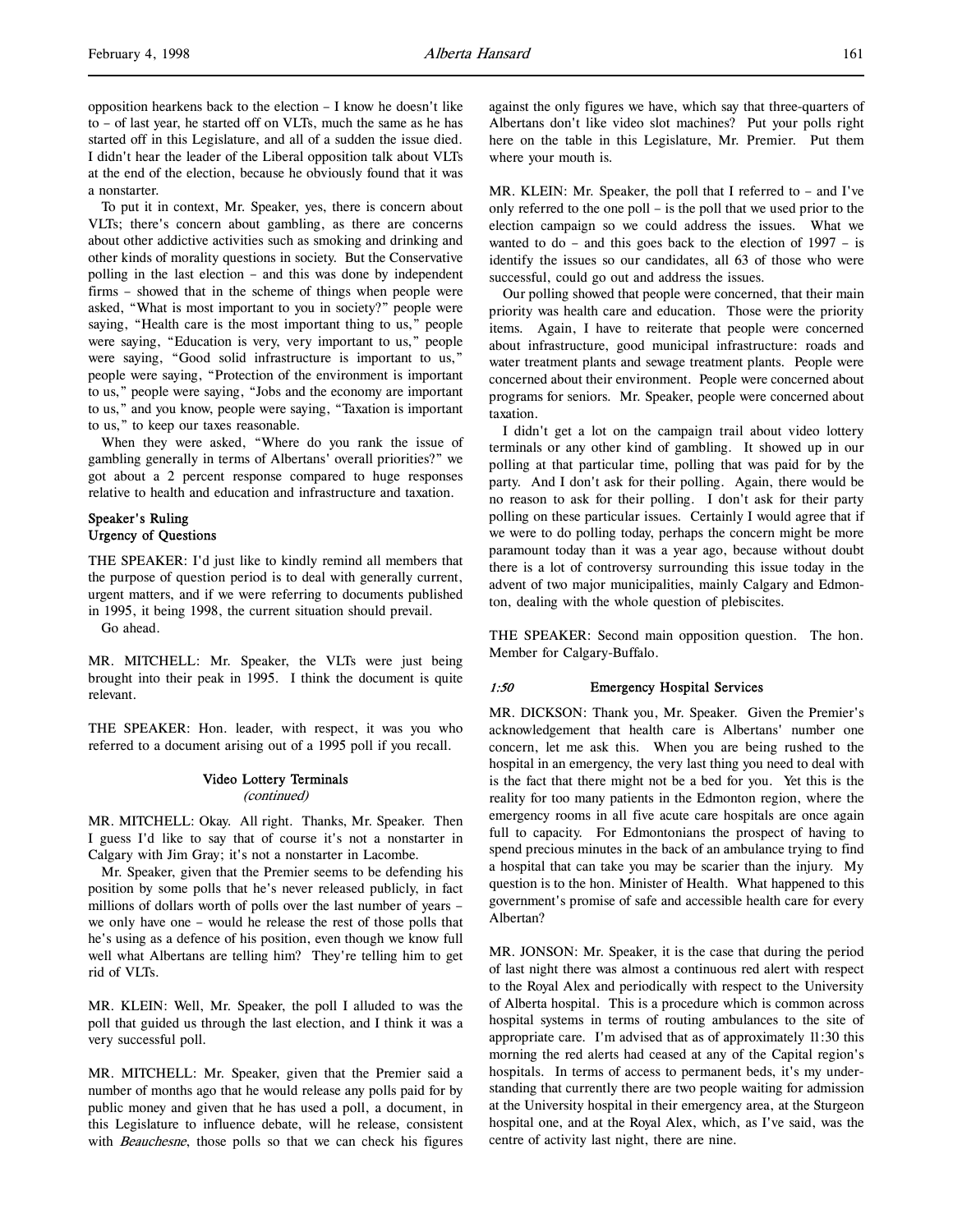Mr. Speaker, to go beyond that, in terms of the long-term approach the Capital regional health authority has been adding to their capacity. They have added 18 acute care beds, they have added 24 long-term care beds, and they have just very recently opened a further dozen long-term care beds to take the pressure off the acute care side.

MR. DICKSON: Mr. Speaker, perhaps the minister would be good enough to share with Albertans what his new standard is for an acceptable number of red alerts. Is it once a week? Is it three nights a week? Four nights a week? What's the new standard that people in this city and this province should cope with?

MR. JONSON: Well, Mr. Speaker, periodically a very busy time in emergencies is a fact of life within health care systems all across this country, and I think that is relevant because it is something that applies to the whole system. Upon checking with respect to Calgary, things were, yes, over this past day and weekend very busy at the Peter Lougheed, but I am advised that there were no red alerts in that particular city. Also, historically I think it is noted and agreed to by all that these months, late January, February, are the busiest times traditionally in the health care system, and that has been the case for a number of years.

I would like to just finally, Mr. Speaker, reiterate what I have just indicated. I have outlined a very significant addition of bed capacity in the Capital region, which I think shows that the Capital regional health authority and all of the people working there are planning and working very responsibly with respect to the situation that they are facing at this time of year.

MR. DICKSON: Since this government is giving the Capital regional health authority tens of millions of dollars less than what they say they need just to hold the line, does the minister expect and is he advising Albertans that we can expect more red alerts in the balance of 1998-1999?

MR. JONSON: Mr. Speaker, as I think the hon. member across the way is acknowledging, we have added a significant number of dollars to the budget of the Capital regional health authority. I outlined this in some detail – I believe it was only yesterday or perhaps a couple of days ago – with respect to the overall 7 percent increase in funding for the Capital health authority this year. If we go back to our previous injection of funds in November of '96, it brings it up I believe to about 15 percent over two years. So certainly we are responding to our priority in this area.

THE SPEAKER: Third Official Opposition main question. The hon. Member for Edmonton-Riverview.

#### Child Welfare

MRS. SLOAN: Mr. Speaker, 52 children who received the protective care of government have died since 1994. I will table reports verifying those figures from the department itself. Yesterday the minister of social services stated that only 34 had died during the same period of time, suggesting that perhaps his department had no departmental responsibility for 18 who were no longer in care at the time of their death. It would seem that the government is attempting to shield itself from any responsibility on the basis that files were closed. My questions are to the Minister of Family and Social Services. Were any of the deaths, 18 deaths, due to unnatural, undetermined, or suspicious causes?

DR. OBERG: Thank you, Mr. Speaker. I think there need to be a couple of clarifications. First of all, there have been 36 children in the last three years, from April 1, 1994, to January 15, 1998, that have died while in care of the department of social services. That's absolutely tragic. Any time a child dies, in our care especially, it is extremely tragic.

Mr. Speaker, I'll go through and tell you what those cases were. Sixteen cases were a result of acute disease. Five cases were sudden infant death syndrome, which raises a very interesting point on the medical side. Perhaps we should get into investigating why there's a higher incidence there. Three cases were involved in motor vehicle accidents. Four cases were suicide. One case was an accidental drowning. Three cases were natural causes, with the children being profoundly disabled. Two cases were injury caused by another. One case was a drug overdose. One case, as I explained yesterday, is still undetermined but appears to be acute disease.

The second point of clarification that needs to be made, Mr. Speaker, is the difference between in care and out of care. In care means that they are a direct responsibility of the government, the department of social services. We have supervision with them essentially constantly, and it's something that is extremely important to us. Out of care means that the children's parents or that the family unit is, for example, taking a counseling course or taking an anger management course or something to that degree from our department.

MR. MITCHELL: How many is too many?

#### 2:00

DR. OBERG: Mr. Speaker, the hon. Leader of the Opposition just asked a very important question. The answer is too many. The answer . . .

# Speaker's Ruling Recognizing Members in Oral Question Period

THE SPEAKER: Actually one of the procedures that I'd been seriously thinking about reviewing is how the Speaker recognizes who will ask questions in question period. Normally our procedure right now is that an individual or caucus would notify the Speaker that that person has a question and then two supplementaries with it. But I've noticed that there've been a fair amount of interjections as we've gone through, and perhaps the revision to it might be that, sure, the Speaker would recognize the first person for the first question, and if there are a fair number of interjections from that particular caucus, we'll simply go to another member in that particular caucus who has made some statements, and do it that way.

I repeat, this matter is only under review, and at the moment I'll continue to recognize the Member for Edmonton-Riverview.

#### Child Welfare

#### (continued)

MRS. SLOAN: Thank you. I need to be clear on what the minister is saying. If a child is in care at some point during the reporting year that the department closes their file and then they die, you are saying, you are telling this Assembly that the department has no responsibility to investigate their role in the child's death? Yes or no.

DR. OBERG: Mr. Speaker, again a very interesting question. What we do in any so-called out-of-care cases, if there is some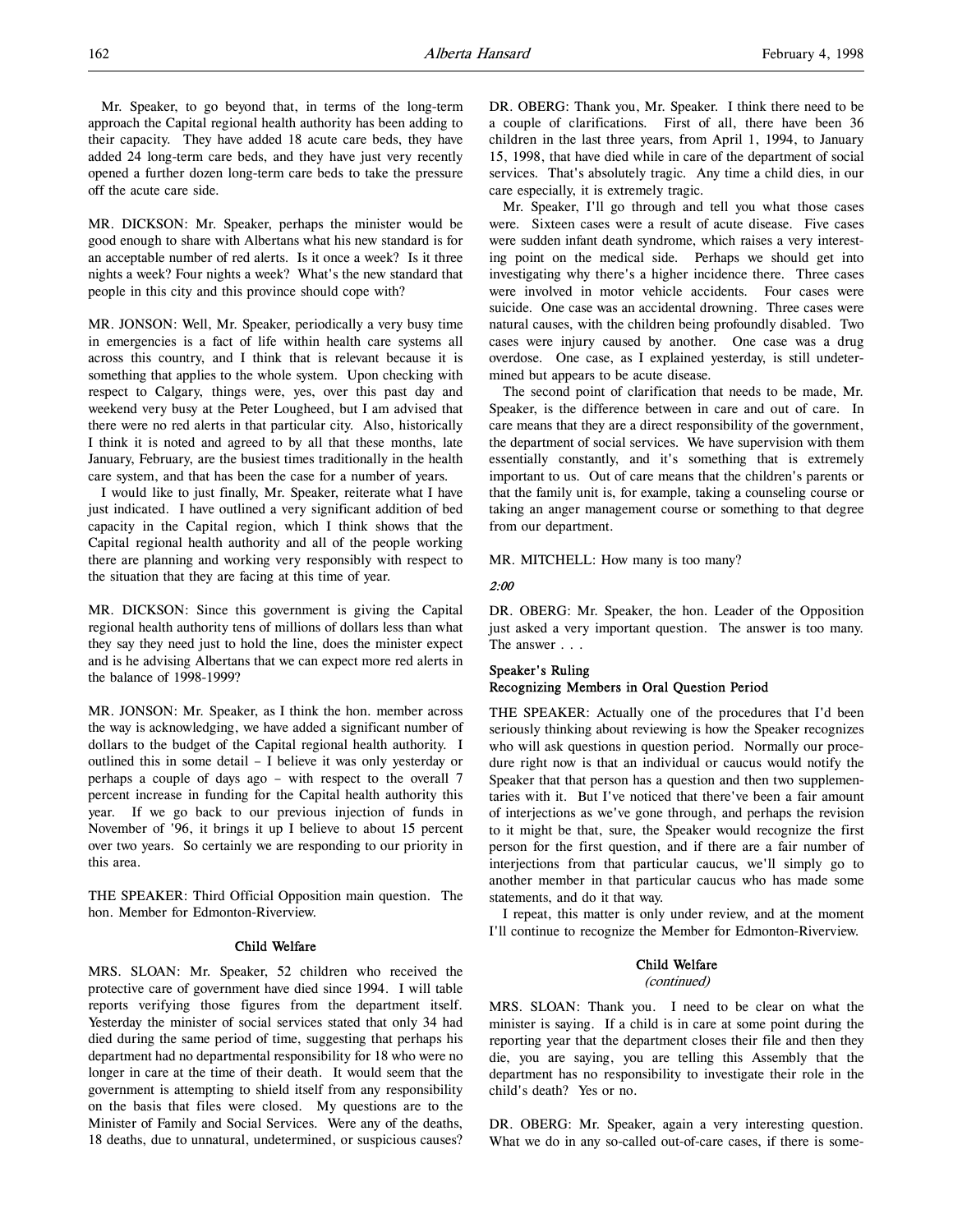thing that is suspicious at all, absolutely we look into it. If there's something that the medical examiner deems as being suspicious, the Fatality Review Board looks into it. I must reiterate that this line of questioning – this department, this government has absolutely nothing to hide.

MRS. SLOAN: If there is nothing to hide, will the minister put the record straight on how many children in fact have died and when his government will follow the lead of other provinces to enact public inquiries and full public reporting on the circumstances around children's deaths in care?

DR. OBERG: Mr. Speaker, this is a line of questioning that actually originated from Ontario approximately three or four years ago, where the press in Ontario jumped on the Ontario government. There is a clear line of procession of any child that dies while in care. It is very common; it is very clear as to what the procession is. What first happens is that a medical examiner declares whether or not it goes to the fatality review. It automatically goes to the Fatality Review Board. As the hon. Minister of Justice explained yesterday, the Fatality Review Board looks at each and every case of a child that dies in care from social services. If they deem it necessary, if they deem it essential, if they deem it in the taxpayers of Alberta's best interest, a fatality inquiry review then takes place. This is before a court. It's before a judge. It is a public document. Quite frankly, I will say again that if there is anything that is found that is lacking in this department, it will be looked after and our policy will be changed.

#### Hospital Services

MS BARRETT: Mr. Speaker, I see that the Health minister is in fine form this afternoon talking about bed capacity in Edmonton. Well, I'd like to talk a little more about the shock therapy that this government has applied to Alberta's health care system, and I'll deal with facts. The fact is that in Edmonton hospitals are on red alert 40 percent of the time. And that was just last year; that was 1997. Who knows how much more it will be in 1998? The fact is that acute care beds per thousand population, but any old way you want to calculate it, have dropped by 44 percent in this city since the early 1990s and 34 percent in Calgary. I ask the minister a very simple question. Will the minister move immediately to free up the funds to reopen all of those hospital beds that got closed under this government's scalpel?

MR. JONSON: Mr. Speaker, the government – and we'll give equal credit here to the Capital health authority – as I just indicated, has increased funding to the Capital health authority. The Capital health authority, operating I think in a very responsible way, has increased their acute care and long-term care bed capacity, as I outlined in answer to a previous question. So, Mr. Speaker, this is occurring.

In addition, Mr. Speaker, just to remind the hon. member, we have provided approval of funding for the expansion and reconfiguration on a more efficient basis of the University of Alberta hospital's emergency area. We have provided for additional funding for other particular capital projects, which further enhances the system's capacity. I think this overall direction is very important to put on the record.

Now, the overall baseline funding or budget allocation for the Capital health authority has been increased as previously outlined. I think the other comment that I would like to make, Mr. Speaker, is that in the course of health care restructuring there has been a

shift, as I think all planners would agree, to home care and longterm care capacity and emphasis because of a need to respond to our aging population.

MS BARRETT: Is the government's determination to keep these hospital beds closed, the ones that used to be open, the ones that used to be available to acutely ill people now being occupied by long-term care patients because there are not long-term care beds for them – is it this government's policy to keep these beds closed so they can force frustrated people who are tired of sitting in emergency hallways for three days into the hands of private, forprofit health care deliverers?

MR. JONSON: No, Mr. Speaker. Government policy is to provide for adequate funding to our health authorities in this province. Secondly, it is to develop a continuum of care from emergency to acute to long-term care to community care. This is a trend. It is a model of the modern health care system, of the health care system of the future which we are aspiring towards.

In the case of the Capital health authority, I think particularly in responding to this overall trend, they are working in that direction. They have developed some innovative long-term care models such as Laurier House in conjunction with the Caritas group and the group there, the CHOICES program for seniors. That is our overall policy.

MS BARRETT: You know, even if the minister came up with the money, given that the Calgary General hospital is slated for demolition and the Holy Cross is going to be a private, multi-use facility, will the minister tell us how the Calgary regional authority could expand acute care beds without being forced to contract with private outfits such as HRG? They've got nowhere else to go.

MR. JONSON: Mr. Speaker, I'd like to preface this answer by indicating that this is a time of year when, due to various medical conditions, particularly the flu epidemic, which I understand is the case in Calgary, hospitals are running at or near capacity. I outlined that in answer to a previous question.

I think the focus of the Calgary regional health authority has been during the past years on their reconfiguration of their acute care capacity. It's my understanding that they are now putting a further emphasis on long-term care services models within their system. No, Mr. Speaker, it does not have anything particularly to do with private health care.

THE SPEAKER: The hon. Member for West Yellowhead, followed by the hon. Member for Edmonton-Manning.

#### 2:10 Natural Gas Pricing

MR. STRANG: Thank you, Mr. Speaker. Recently many Alberta natural gas producers have indicated to me that the Alberta natural gas price is not on par with North American pricing. To the Minister of Energy: is this because of pipeline constraints?

#### MS BARRETT: Sit down.

#### MR. WEST: It's their question period too; isn't it?

The price of natural gas in North America varies for many reasons. You could say that El Niño this year and the warm weather that's been in North America has affected it, but that's general to both the United States and Canada. Those variables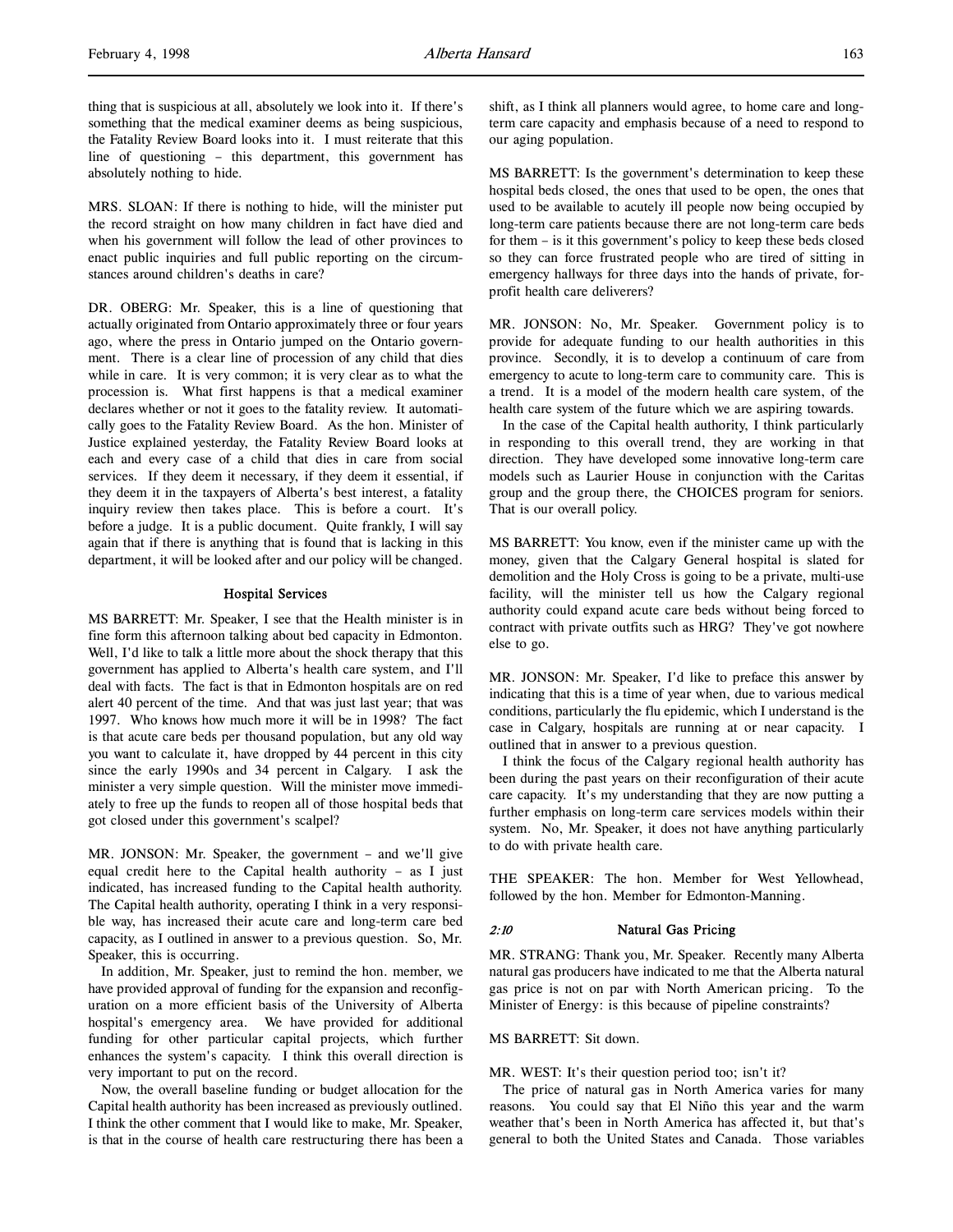affect both of them, but in Alberta here and in Canada, there are two things that affect the cost of natural gas: one is transportation, and the second is our pipeline constraints in order to get it to marketplace. Those two affect Alberta dramatically. The estimated cost to our Alberta producers because of pipeline constraint in a seamless system to our markets in the United States is between 75 and 85 cents per gigajoule on any given day.

MR. STRANG: Mr. Speaker, my first supplemental question is: many producers in SEPAC and CAPP are concerned by the lack of direction by this government towards increasing pipeline takeaway capacity. Does the province of Alberta support the Alliance Pipeline proposal? And I'm sitting down.

DR. WEST: Mr. Speaker, it's evident by the first answer that the province of Alberta needs additional natural gas pipeline takeaway capacity to our major market in the United States. Currently the proposed Alliance Pipeline project is before the National Energy Board. Alliance has acknowledged and accepts the ethane policy in this province, and as such this government supports the Alliance Pipeline project. It's expected to be one pipeline option that could help to bring the Alberta price and the North American price closer together. I trust that the National Energy Board will ensure that there are no unnecessary delays in hearing this application and will render a decision in an expeditious manner.

MR. STRANG: Mr. Speaker, will the recent merger between Nova and TransCanada PipeLines have any effect on the price differential?

DR. WEST: Mr. Speaker, again, that is a new merger that's coming forward between Nova and TransCanada PipeLines, and the provincial government supports that merger. There is good reason to suspect that they, along with some of the other pipelines proposed, will bring good competitive margins to our producers in the province of Alberta. TransCanada PipeLines and Nova do not compete. One is a domestic distribution system, and one is in the export business. So they make a good merger. It makes a seamless system from our producer in the basin right through to the markets wherever they be in the United States, as we have today.

One other thing is that TransCanada had proposed a Viking Voyageur line which will take product down into the states of Minnesota and Wisconsin. I have met with those governors, and they are encouraged by any proposal which will bring that to fruition. I think that if the previous Alliance, the proposed pipeline Viking Voyageur, and this merger go ahead, we will see a good shift for our producers in the province of Alberta.

THE SPEAKER: The hon. Member for Edmonton-Manning, followed by the hon. Member for St. Albert.

## Community Lottery Boards

MR. GIBBONS: Thank you, Mr. Speaker. The Minister of Community Development said the other day that to get the share of the community lottery board money, the municipalities would have to pay the administration costs themselves. On the same day in Calgary the Minister of Municipal Affairs seemed to announce that the province would pay for these administration costs. I would like to address this to the minister responsible for community lottery boards. Who are Albertans to believe? The Minister of Municipal Affairs or the Minister of Community Development?

MRS. McCLELLAN: Mr. Speaker, there was a discussion in Calgary with the municipal government in Calgary around the issue of community lottery boards and the administration costs associated with them. All members of the Assembly probably are aware that when they received their material, their guidelines on community lottery boards, the government said that they would expend \$1 million over and above the \$50 million in the program to assist community lottery boards in the administration of that, understanding that there are costs associated with the cutting of cheques, with tracking, reporting, promotional material, brochures, things like that. So we had made that commitment.

What happened in Calgary was that it was simply a miscommunication, a misunderstanding, as to the \$l million, and there was a feeling that this was a new \$1 million. Mr. Speaker, there is no new \$1 million. I wrote a letter to Mayor Duerr and councillors and clarified that for them. I think there is a full understanding that we are committing \$1 million to the administration of this very valuable program. It will be distributed to all of the communities that apply for it in this province this next year.

MR. GIBBONS: So, Mr. Speaker, I hope that all those people in Alberta that read the Calgary papers get the letter too.

My first supplementary is: why does the government insist on always downloading onto municipalities to pay for provincial programs?

MRS. McCLELLAN: Mr. Speaker, I have great respect for the media, but I don't do all of my research in the local papers. I don't think that probably every Albertan does either. The people who are in the communities have received this information, and I think that's been clarified.

Mr. Speaker, I fail to understand how contributing \$50 million over one year to the communities in this province, to volunteer groups in this province is anything that could possibly be called downloading. In fact my discussions with municipalities are that they welcome this money for facilities that are in there.

I just went over the process of dealing with the administrative costs that will be associated with this program. We consider our programs partnerships. I must say, frankly, so do most municipalities. We are asking municipalities to support their community lottery boards, perhaps provide them a meeting room, maybe even a pot of coffee when they have a meeting. But the heavy administration costs are going to be borne by the \$1 million from this government over and above the \$50 million. The one thing that people told us is that they do not want these valuable community program dollars eaten up in unnecessary administration.

MR. GIBBONS: Mr. Speaker, it's really interesting to listen to all this because in the last few months we've witnessed the transfer from one ministry to another and it's dropped from \$18.61 per to \$18.

My second supplementary: why does the minister feel that her department needs 2 percent, or \$1 million, to write cheques when the municipalities are getting nothing?

MRS. McCLELLAN: Mr. Speaker, first of all, if the hon. member would take the time to read the news releases and the program information – the editorial comment that preceded his question on the difference between, I don't know if he said \$18.61 or \$18.21, which was one figure that was given, and the \$18 – he would have noticed that it said approximately. He would also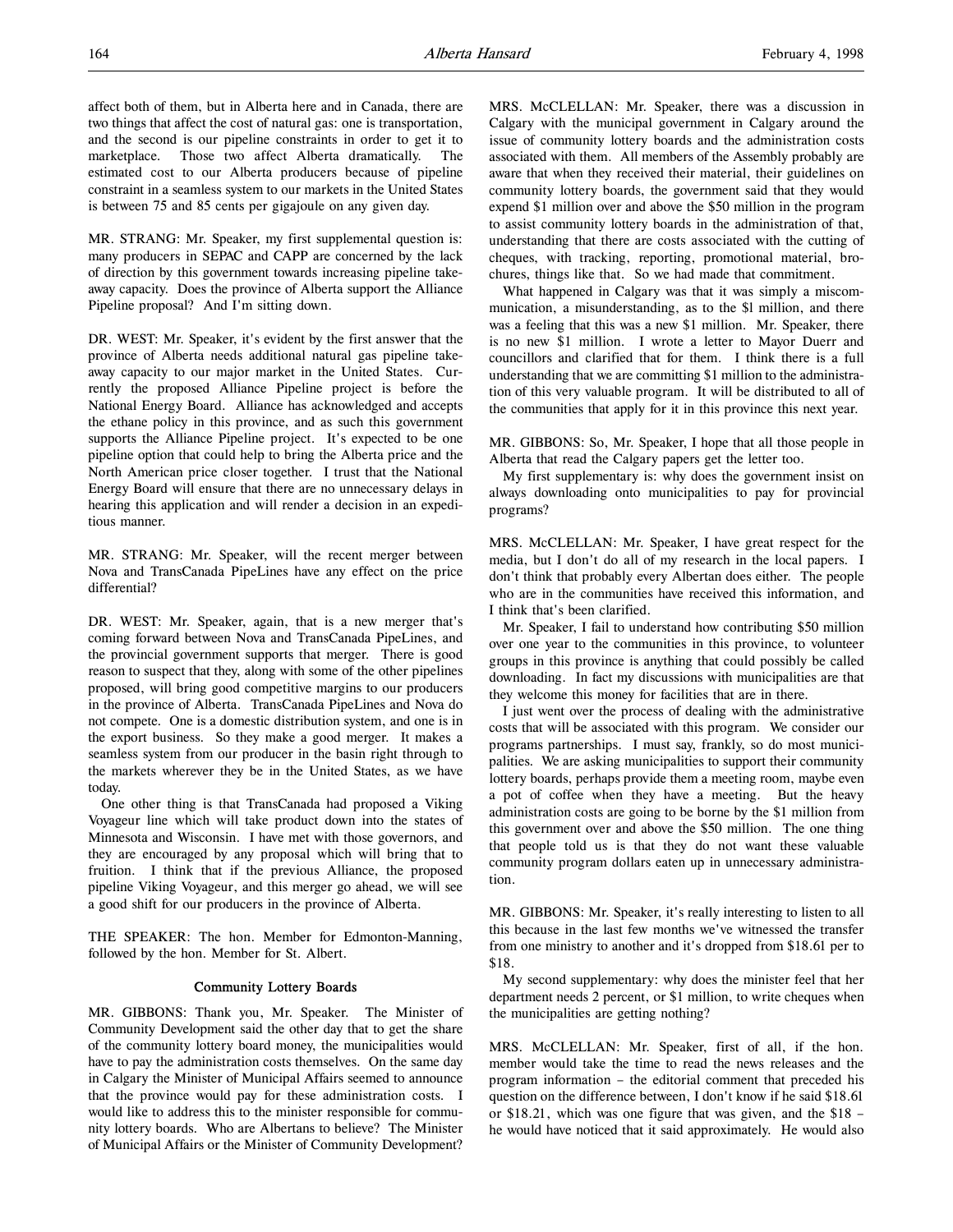understand that it's by population. So we will divide the \$50 million by the population figure. It's simple math, and it will work, and it is approximately \$18 per capita. It could be \$18.01. It could be \$18.05. We will use the best up-to-date population figures.

Mr. Speaker, we are contributing \$1 million in administrative costs to this program. We want to make sure that the \$50 million in video lottery terminal revenue is disbursed across this province to the communities for community programs that they deem priorities. It is interesting: I have not had one call from one community group in this province – and I have checked with the hon. Member for Lacombe-Stettler, who is chair of the secretariat; nor has she – that disagrees with this program.

### 2:20 Private Health Services

MRS. O'NEILL: Mr. Speaker, last week the Minister of Health announced plans to introduce legislation during this session to give him the authority to control or prohibit private health facilities wishing to provide inpatient surgical services. Concerns have been raised in my constituency regarding the possibility of government approval of private hospitals. My question is to the Minister of Health. Would he please explain to the House his intention regarding the purpose of this proposed legislation?

## Speaker's Ruling Anticipation

THE SPEAKER: Hon. member and hon. minister, the chair interjected yesterday in a similar type of question dealing with forthcoming legislation as raised by the hon. leader of the ND opposition, and I would be consistent again today. This is not the place to discuss legislation in this House, so phrase the question very specifically. We'll have ample opportunity over the next several months to discuss legislation.

## Private Health Services

(continued)

MRS. O'NEILL: My question, then, is to the minister. Could you explain whether this proposed legislation will have any impact . . .

THE SPEAKER: I'm sorry, hon. member. I think we'll move on to the hon. Member for Edmonton-Gold Bar, followed by the hon. Member for Calgary-East.

#### Hydrochloric Acid Vapour Leak

MR. MacDONALD: Thank you, Mr. Speaker. Last September the people who live in the northern part of Red Deer, in the surrounding community, were subjected to a 30 kilometre cloud of toxic vapour. This toxic vapour leaked from a leased temporary storage tank. Breathing hydrochloric vapour can cause serious respiratory ailments and even death. The incident investigation report released by the Department of Labour had a startling conclusion: the storage tank was not suitable to contain this corrosive material. My first question is to the Minister of Labour. Since the Alberta fire code requires that an inspector be notified when a storage tank is leased or relocated, why did your department not identify this serious problem despite the fact that there were two other leaks that occurred at this same site before the September incident?

MR. SMITH: Thanks, Mr. Speaker. Clearly a very technical question, talking about specifics. We'll take the question under

advisement. I do know that the occupational health and safety team located in Red Deer was Johnny-on-the-spot. They had evaluated the issue and then further to that made subsequent field visits and followed up with an incident report.

MR. MacDONALD: Mr. Speaker, does Johnny-on-the-spot mean four days? It took them four days to start this investigation.

MR. SMITH: Mr. Speaker, it means, as I said earlier, that a site investigation was made from Red Deer and then they subsequently went out to the site.

MR. MacDONALD: A final supplemental. I can imagine the travel time costs for the inspectors from downtown Edmonton to just north of the city limits.

THE SPEAKER: Hon. member, you raised a question.

MR. SMITH: Mr. Speaker, I will report and advise the member on travel costs associated with that.

THE SPEAKER: The hon. Member for Calgary-East, followed by the hon. Member for Edmonton-Glenora.

#### High School Departmental Exams

MR. AMERY: Thank you, Mr. Speaker. On numerous occasions the Minister of Education has urged the school boards and the schools to find new, innovative, and alternative ways to deliver education. Forest Lawn high school in my constituency presently operates under the Copernican or quarter system. This system has proven to be very beneficial. The cancellation of the November and April departmental examinations by the minister creates a major barrier to this program. Can the minister explain to the 1,200 students at the Forest Lawn high school, their teachers, and their parents, the rationale behind this arbitrary decision?

MR. MAR: Mr. Speaker, first of all I'd like to say that the decision to cancel November and April sittings of departmental exams was not arbitrary. While this government is committed to promoting innovative ways of delivering education, we must also be fiscally responsible. The cost of providing those additional exam sittings was roughly \$1 million, but only about 2 percent of the students who were writing diploma exams were writing in November and April. As an example, in the English departmental exams roughly 25,000 students wrote the English diploma exams in 1996-97, but only 406 of them wrote in the month of November.

I do recognize, Mr. Speaker, that the issue raised by the hon. member is not only an issue because of the quarter-mester system in Forest Lawn but also in other schools that operate on the Copernican school system. I have heard of the concerns of his constituents as well as others in other parts of the province, and I have directed officials in my department to meet with the principals and the administrators from those schools that operate with a Copernican or quarter system, such as Forest Lawn high school, to discuss options so that we can promote not only the flexibility and the innovation of the quarter-mester system, but also do so within our fiscal parameters.

MR. AMERY: Thank you, Mr. Speaker. Since the Forest Lawn high school is considered a high-needs school and it is so important for the school and the students to keep operating under this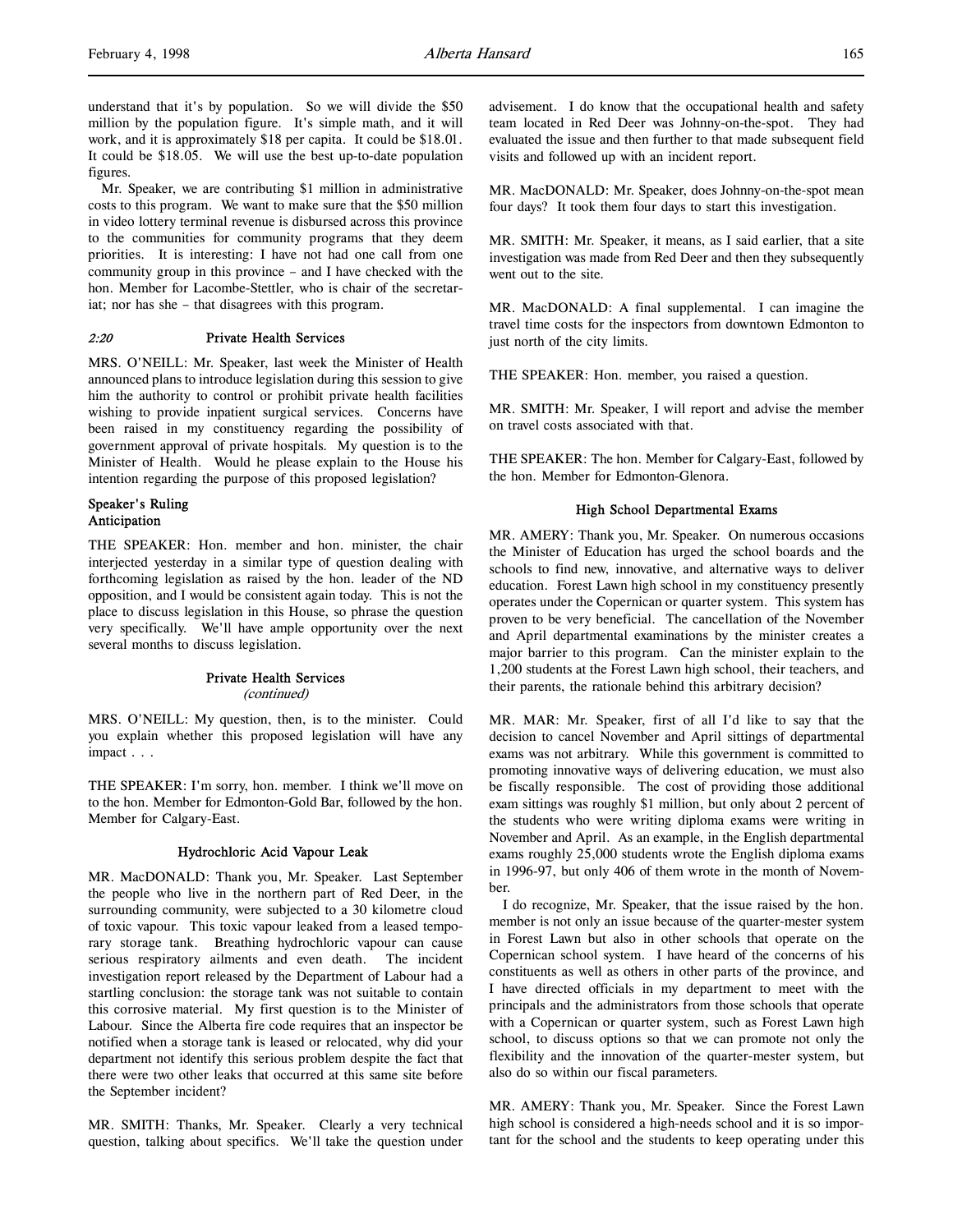system, would the minister commit to a meeting with Mr. Morgan, the principal, and Mr. Fred Graham, chairman of the school council, to discuss this very serious issue so that this issue can be resolved?

MR. MAR: Mr. Speaker, you know, there are roughly 1,800 schools in the province, and I have been to hundreds of them to meet with school councils and principals and administrators. Because of the nature of this problem being as serious as it is and our desire to try and resolve it in a manner that's still fiscally responsible but allows the quarter-mester system to continue, I would be pleased to make that commitment.

## Health Care Costs

MR. SAPERS: Mr. Speaker, in the middle of negotiations between Alberta doctors and the government of Alberta, the president of the Alberta Medical Association has now said that his membership has only been able to find a pittance – I believe that's the word he used – of the planned-for savings in physician services and drug costs, even though the \$100 million that was being sought was a key feature of the last agreement that the government had with the doctors. My questions are to the Minister of Health. Will the minister please inform the Assembly if the president of the AMA is right, if in fact it is only a pittance, and how much of the sought-for \$100 million in cost savings has actually been achieved?

MR. JONSON: Well, Mr. Speaker, I would like to first of all agree with the hon. member across the way. The matter that I am agreeing with him on is that, yes, we are in the middle of the negotiations.

Mr. Speaker, certainly there was a goal that was part of the last agreement with the Alberta Medical Association whereby the parties involved – in this case, specifically the doctors – had agreed to make their best efforts to achieve an overall savings of, I believe, \$100 million but specifically \$50 million with respect to drug utilization. To this point in time, although I am sure there have been efforts, there has been no identifiable savings achieved.

The one caution I think I would make about saying that there's absolutely no saving involved is that we do have the rising costs of drugs, and they are continuing to go up, but perhaps there has been some effective effort to slow down that rising trend as far as drug costs are concerned.

MR. SAPERS: I'm glad the minister mentioned the planned drug savings, Mr. Speaker. Will he confirm that at least the \$50 million in scheduled drug cost savings will continue to be a feature of the current negotiations between the government and the AMA?

#### 2:30

MR. JONSON: Mr. Speaker, as I said, I agree with the hon. member that we are in the midst of negotiations with the Alberta Medical Association, and all I think it would be proper to indicate at this time is that in the course of our negotiations we are certainly talking and discussing and working towards coming to agreement on measures which will make the system more effective and efficient.

MR. SAPERS: Mr. Speaker, given that the Minister of Health is leaving the appearance that he's blaming the AMA for the failure to find these cost savings, will the minister please confirm exactly how much of the \$50 million the minister's own drug expert committee said could be achieved? How much did your own committee say could be saved?

MR. JONSON: Well, Mr. Speaker, if I might very briefly, I think I do have to comment on the preamble to his question. I fully recognize that physicians are a very, very important and integral part of our health care system. They, along with the nurses, aides, technicians – everybody in the health care system has worked very hard during the past number of years to improve our health care system and make it more effective and efficient. I'll answer the question, but with that type of preamble, I think that deserves a response.

Secondly, Mr. Speaker, with respect to the expert drug committee that is alluded to here, that was not the centre of discussions on policies and efforts to bring down drug costs. We do have, however, a joint committee or body in the province called the pharmacological institute, which involves pharmacists, doctors, and other people in the health care system who work at identifying possible drug savings. The \$50 million was identified in the last round in the negotiating process as a result of some consultations back and forth with that body.

#### Student Finance

MR. McFARLAND: Mr. Speaker, some young adults, some single parents, and some young married couples are facing different financial barriers when they opt to further their education in postsecondary institutions. My question today is to the Minister of Advanced Education and Career Development. Mr. Minister, would you inform the assembly what the average ages are of students attending both technical and postsecondary advanced education institutions? [interjections]

MR. DUNFORD: Well, Mr. Speaker, it has tremendous ramifications on student finance. You just can't get around it, because the higher the average age is in our postsecondary system, the more challenges student finance has. I stand here ready to answer the question if you'll allow it. Thank you very much.

Heather Wilkie, who is the elected leader of the college and technical students, at a public standing policy committee on Monday evening indicated that in her opinion college students ranged in age from 26 to 28, and I believe her.

We have a situation in Alberta. We know from our own statistics that by the time an Albertan reaches the age of 26, they have the highest incidence of postsecondary education experience of any province in Canada. We're very proud of that. We'll welcome Albertans of any age into our system.

MR. McFARLAND: Thank you, Mr. Speaker. My loaded supplementary to the minister is this: what is the average debt load of the average student who graduates from our postsecondary institutions?

MR. DUNFORD: Well, I know the average is \$12,000, which is of course significant, but when we start to look at university students, I think we need to pay particular attention in that area. What we have is, first of all, that about 50 percent of the students in our postsecondary system at the university level don't get involved in student loans through our department, but of those that do, we would find that probably the average debt would be something in the order of \$16,000 to \$17,000. This is a significant amount.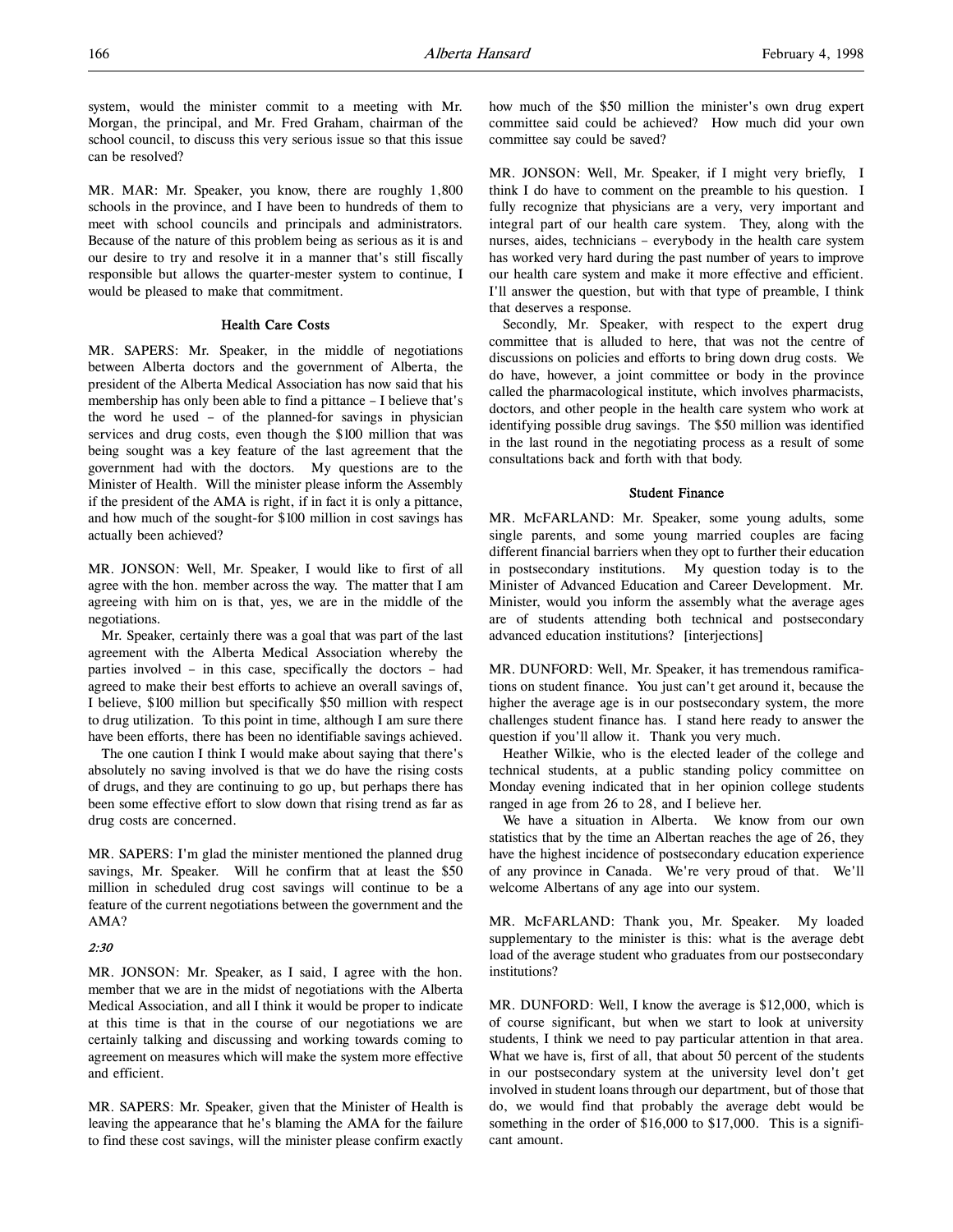We've been trying to work at the front end of this with our Alberta opportunity bursary program. We work through while they're at school because we'll pick up the interest cost on that. We're now looking at the end game with this, and we're talking very seriously with the federal government to get them to join Alberta in a remission system. We think we can make a significant move against student debt by having a remittance program both on the federal and the provincial sides.

MR. McFARLAND: Will the minister responsible review the policy, particularly for those students who don't normally reside near the institution of their choice, which governs student loan financing when loan/lease cost vehicles are compared to personally owned, high-maintenance cost vehicles, and that consequently results in a problem to the applicant for a loan?

MR. DUNFORD: Yeah, I think that's fair enough. I think that is something we need to look at. We have some anecdotal evidence of course that comes through the system. You'll have a single mother with four children that has to drive, in some cases through winter, to get to her postsecondary education. You know, I think most of us as reasonable people would expect that she would have access to a reasonable vehicle. On the other hand, we have young, single men who, as we are wont to do at times, attempt to show masculinity through having some sort of Dodge Ram or big, heavy Chevy that they're using a lease arrangement with, and we think it's quite legitimate for us to say: "Look. Family income and family support is extremely important for a postsecondary education system. The family has a responsibility here, and we mean to have them exercise that responsibility as meaningfully as possible." After all, it's we taxpayers of this province that are underwriting this whole program.

THE SPEAKER: The time for question period has now left us. We have one point of order, one request under Standing Order 30, one request under Standing Order 40, and we will take them in that order.

First of all, the point of order, hon. Member for Edmonton-Glenora.

## Point of Order Tabling a Cited Document

MR. SAPERS: Thank you, Mr. Speaker. I rise citing Beauchesne 495, in particular subsections (2), (4), and (5). Beauchesne 495 deals with documents cited during debate. Earlier in question period today the Leader of the Official Opposition, the hon. Member for Edmonton-McClung, made reference to a poll, The Spectrum of Gaming: Challenges and Opportunities, and the Leader of the Official Opposition is more than willing to table the required numbers of copies of this poll in the Assembly should that be required. However, in response to the question raised by the Leader of the Opposition, the Premier referred to other polls several times. He obviously introduced those polls in a manner that would influence debate, and therefore I would request that under Beauchesne 495 and precedent established in this House I believe by Speaker Carter, when a document is cited directly for the purposes of influencing debate, the member be called upon to table that document in the required numbers as soon as possible.

Thank you, Mr. Speaker.

MR. HAVELOCK: Well, clearly, Mr. Speaker, the reference which the Premier made to a poll was one which he stated had

been conducted by the party. He actually did not raise the matter of polls but rather was simply trying to respond that the polling that the party had done indicated quite clearly that VLTs were not a significant issue. He was just simply trying to answer the question as best he could, and I don't see a need for him to table that poll.

### 2:40

THE SPEAKER: No further comments on this from any hon. member?

The Blues make very, very interesting reading with respect to this, and I quote Mr. Klein:

Mr. Speaker, the poll that I referred to, and I've only referred to the one poll, is the poll that we used prior to the election campaign so we could address the issues. What we wanted to do – and this goes back to the election of 1997 – is we wanted to identify the issues so our candidates, all 63 of those who were successful, could go out and address the issues.

Further, there's comment from the Premier with respect to funding of a poll that was done by sources of funds other than government funds, in this case party funds, and that is not required to be tabled. Further, I must say that there was an alluding to polls but no citing of any specific information from a poll. Beauchesne makes it very, very clear under 495, documents cited. But the point is that if the, quote, poll in question has been paid for by funds other than government funds, then there's not a requirement to be tabled in this House.

## head: Request for Emergency Debate Hospital Emergency Bed Availability

THE SPEAKER: Now we have a Standing Order 30, and perhaps all members would want to refer to their Standing Orders to see exactly the procedure for a Standing Order 30. This is the first one that we've had to deal with in this session, and it's to be dealt with in matter and procedure other than a Standing Order 40.

The hon. Member for Calgary-Buffalo.

MR. DICKSON: Thank you very much, Mr. Speaker. I believe the pages have now distributed to all members copies of the motion. I'm seeking leave at this point to

adjourn the ordinary business of the Assembly to discuss a matter of urgent public importance; namely, the shortage of hospital emergency beds in the province.

I'll speak briefly in favour of my request for this relief, and I know my colleagues from Edmonton-Gold Bar and Edmonton-Riverview wish to make brief arguments in support as well.

Mr. Speaker the health of those Albertans requiring emergency medical care is what's at issue, and I respectfully urge all members to consider there can be no more important issue than the health, safety, and well-being of those Albertans that we've been elected to represent. There's nothing that this Assembly could deal with or discuss that ought to or should take precedence over a matter of the physical safety of our constituents.

Mr. Speaker, a red alert condition represents a crisis in a city's emergency department, and this condition is becoming increasingly frequent. In fact, last year for more than 30 percent of the available hours that Edmonton hospitals operated, they operated under a red alert condition, and despite assurances from the government and from the regional health authority that these would be resolved and ameliorated, what we find is that the same condition is happening even more frequently to this point in 1998. Then we had the incident just days ago of one gentleman traveling for 75 minutes to find an emergency bed in this city. This is an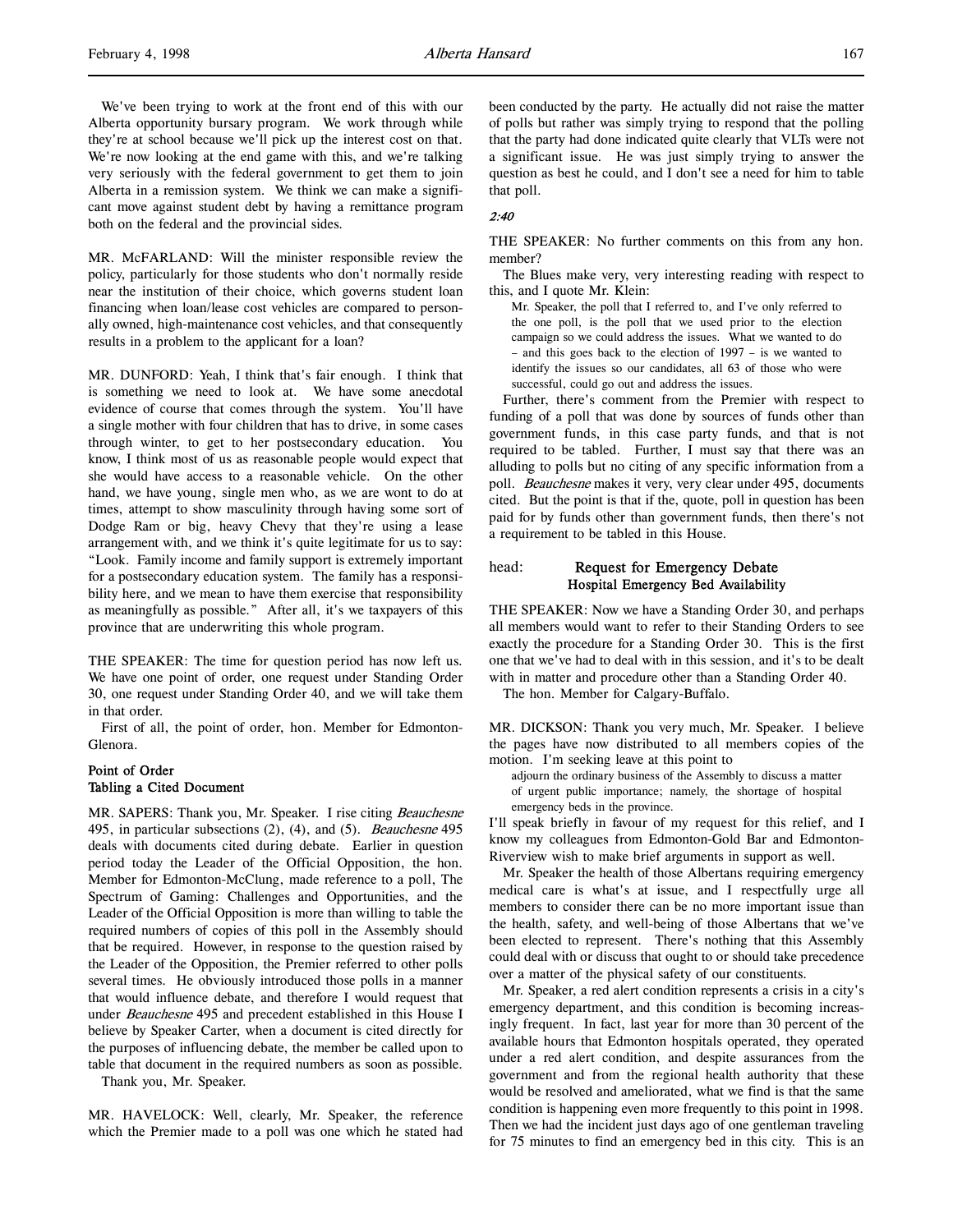We simply do not have an adequate number of beds. There's absolutely no elasticity in terms of our emergency bed capacity, and all of this problem is compounded and aggravated, Mr. Speaker, by the fact that the Capital and Calgary regional health authorities have indicated that the failure of the government and Alberta Health in particular to meet their financial needs will have serious impact in reductions in service throughout their respective systems.

So for those reasons I want to urge every member of this Assembly to support – and of course I want to urge you, Mr. Speaker – and to recognize the compelling urgency of this particular issue and enable the kind of debate that I think has to happen and has to happen this afternoon.

Thank you very much.

THE SPEAKER: The hon. Member for Edmonton-Gold Bar.

MR. MacDONALD: Thank you, Mr. Speaker. I rise this afternoon to support this motion that has been presented to this House by my colleague from Calgary-Buffalo. The city emergency wards are in crisis. This crisis has gone on too long. We all know about the unfortunate 75-minute ambulance ride that occurred on Sunday. The only positive thing I can say about this is that it did not happen during the workweek during rush hour. This patient was rushed to St. Albert, where it was realized that there was no ICU, intensive care unit. They had to take this patient back to the Royal Alex. Fortunately, the red alert was off at the Royal Alex by the time the ambulance arrived. This is an issue that concerns all of northern Alberta. Thirty-three percent of the hospital beds in this city are occupied by people from communities in northern Alberta. I urge the House to allow debate on this motion.

Thank you.

THE SPEAKER: The Minister of Health.

MR. JONSON: Thank you, Mr. Speaker. As members are well aware, Standing Order 30 is the process to adjourn the normal business of the Legislature to deal with an issue of urgent public importance. After noting the motion for a Standing Order 30 debate, I would recommend the Assembly not be directed or vote in favour of this particular motion. The issue of the number of emergency beds in this province is important to this government, and I would like to assure members of the Assembly accordingly, and of course all Albertans, but it is not a matter that requires an immediate debate by this Assembly.

Mr. Speaker, this motion is the result, I believe, of a front-page story in the *Edmonton Journal* this morning. It is true that the emergency wards of the Edmonton area hospitals experience a high volume of patients at this time of year, just as do emergency rooms in hospitals across Canada at this time of year. It is the peak season for flu, for colds, for pneumonia, for falls due to slippery sidewalks, and for road accidents. However, I have been in contact with the Capital health authority, and I can assure this Assembly that the Capital health authority is appropriately managing the situation, as do all hospitals at this time of year.

Further, Mr. Speaker, I would like to explain to the members present what a red alert actually entails. Red alert is the name given to the process whereby ambulances can be diverted from one emergency area of one particular hospital that is experiencing short-term peak in volumes to the emergency ward of another less busy hospital. The whole intent of red alerts is to ensure that patients receive the best possible care in a timely manner. It should also be remembered that even when a hospital is on socalled red alert, it will still accept a critically ill patient requiring immediate attention.

Just as an example, Mr. Speaker, I would point out that the Capital health authority has opened 24 additional long-term care beds, 18 additional acute care beds, and five additional transition beds in the past few weeks to deal with this normal seasonal increase in volumes. As well, the health authority has advised me that it will be opening another 12 long-term care beds immediately to help ease the pressure on acute care beds. It is clear that the authority is dealing in a responsible and professional manner with the increased number of emergency room patients.

In an overall context, Mr. Speaker, because it has been alluded to, I would also like to point out that funding for the Capital health authority was increased by \$81 million this year and will be increased by another \$40 million for the coming year, along with a onetime allocation of \$12 million for medical equipment. This extra funding gives the authority the ability and the capacity to address pressure points, such as the current situation, as they occur. In fact, I've been advised that as of noon today there are no red alerts on in the Capital health authority. No red alerts on in the Capital health authority.

Mr. Speaker, I have also – and it was referred to in the statement on the motion – contacted the Calgary regional health authority regarding their emergency room situation at the present time. They have advised me that they are busy this time of year. Last night the Peter Lougheed centre was extremely busy, but they are not in a situation where they have had to go to the measure of declaring a red alert at any of their facilities.

In summary, Mr. Speaker, let me say that fluctuations in the volume of patients in hospital emergency wards are normal. They are emergency wards, and therefore the number of cases can never be predicted. This is the traditional high demand season, and high volumes are expected. The Capital health authority is managing the increased volumes as they should be, and all patients are receiving quality care.

Based on this information, Mr. Speaker, I can assure the Assembly that while the regional health authorities are under pressure at this time of year, they are managing the system to ensure that patients are served. I respectfully suggest to the Assembly that there is no need to adjourn the ordinary business of the Assembly to debate the motion presented by the Official Opposition.

Thank you.

2:50

THE SPEAKER: The hon. Member for Edmonton-Glenora.

MR. SAPERS: Thank you, Mr. Speaker. This motion is timely and important, and I urge you to rule on its urgency and to rule that this debate has to take place today.

Mr. Speaker, enough is enough. We cannot tell our constituents one more day: don't worry about it; the government is here to help. We cannot tell our constituents one more hour: it's all right; don't worry about those red alerts. What the Minister of Health fails to understand as he tries to downplay the urgency of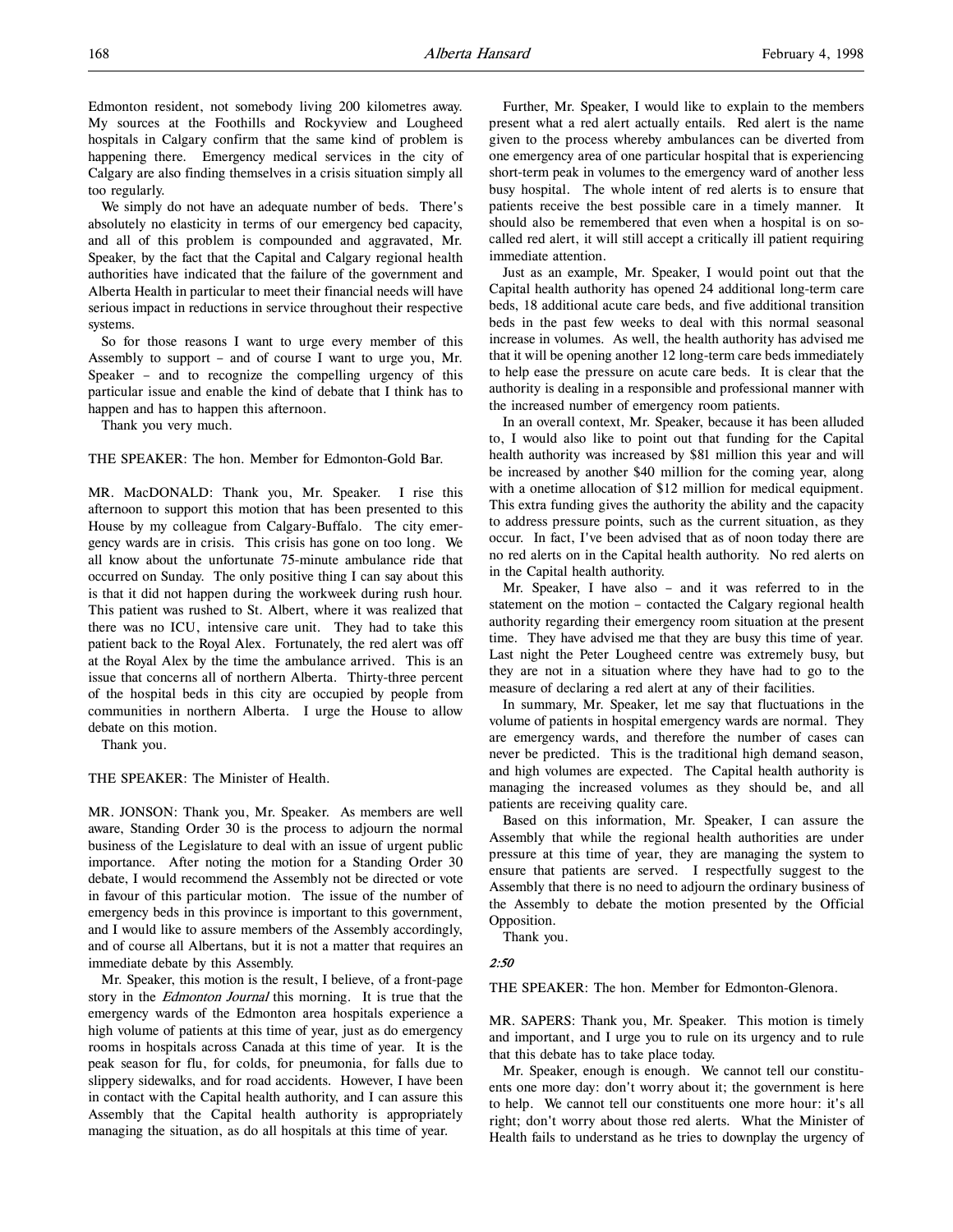this motion is that there has been this incremental gain, this incremental creep, really, in what's happened in emergency rooms throughout this city, throughout this province.

What used to be considered an emergency, what used to be considered critical, what used to be considered a red alert is now commonplace. It now happens every day. It's now the norm. That's the sad truth. So when the system actually goes to red alert now, it means that we are maxed out, we are peaked, and that happens more and more frequently.

Any time that you spend with an emergency room nurse or doctor or a paramedic or an ambulance driver is time that will be well spent, and the one consistent message that they will give you is that the system can't handle the emergency volume. It can't handle it in this region. It can't handle it in most regions in this province. In fact, the Capital health region has the largest volume of emergency demands placed upon it in the province. The Royal Alexandra hospital in the downtown of this city is one of the busiest downtown emergency hospitals anywhere in this country, and it goes on red alert more frequently now than it ever has in the past. This is dangerous for the people in this province that rely on emergency care. It can't go on.

We are about to enter budget debate. We are about to enter debate on the estimates of this government, where they're going to be putting forward the details of their spending plan, which they have pledged to Albertans will fix up the mess that they made. We are going to be called upon, every man and woman in this Assembly, to debate those estimates and to come to some reasonable conclusion whether or not the amount of money that this government says it might spend on health care will be adequate to meet the need. We need to make sure that that budget debate is informed by the facts, informed by the kind of debate that should take place on the floor of this Assembly today to examine the crisis in emergency access today. It can't wait. It can't wait another minute, Mr. Speaker.

MS BARRETT: I'd like to speak to the urgency of this matter, Mr. Speaker. When a hospital system in Edmonton is on red alert 40 percent of the time – and that was just last year – things are worse. Yes, we are at a peak season. The minister is right. So things are even worse than 40 percent now, and that should be pretty obvious.

Let me just give you some statistics to tell you the urgency of this matter. In 1993 there were 3.3 hospital beds available per thousand population in this city. We're down to 1.8 beds per thousand population. Even Calgary, Mr. Speaker, is faring better. They started off in 1993 at 3.2 beds per thousand population. They're down to 2.1. But they're doing better than Edmonton.

I will tell you, Mr. Speaker, having ushered my mother through the emergency system over a three and a half year period, I have seen nothing but deterioration. It broke my heart to watch my poor mother, who could not even get a gurney in the hospital, couldn't get a gurney for 13 hours, stretched over a chair while I'm trying to hold her body to help ease her agonizing pain. If you think it was bad then, it's even worse now. Just go to emergency. Have a look at what it's like.

The bills that are scheduled to be discussed today are private members' bills and they're opposition bills. If the Official Opposition wants to adjourn those bills to discuss this matter, I urge members to agree with them.

Thank you.

THE SPEAKER: The hon. Member for Edmonton-Meadowlark rose a little earlier, and I'm prepared to recognize her and then the hon. Member for Edmonton-Norwood. Perhaps there should be something further added to the context of the debate at this point in time. The standing order provides some latitude with respect to this, but urgency is the issue.

MS LEIBOVICI: Definitely, Mr. Speaker. I agree, and there can be nothing more urgent than the health care of Albertans throughout this province. When we look at the Edmonton area in particular and we hear the sad tales of individuals who have not been able to access health care, who have had to lie in emergency waiting for beds, when we hear of the backups that are occurring and the many stories of individuals who are shuffled from hospital to hospital in ambulances without the care that they require, there can be nothing more urgent than to discuss that this afternoon. The reality is, as the hon. member from the New Democrat opposition indicated, that this is a private members' day, and as a result, I would urge the government to respect the wishes of the opposition parties on both sides of this House and agree to this urgent debate.

I have in my riding, as you are well aware, a hospital. It's called the Misericordia hospital. On any given day you can walk into that hospital and into that emergency room and look at the board. They have a board, which I'm sure every hospital throughout the province has, in emergency, and they have the names of the individuals with red dots, I believe, beside them who cannot access the beds that they require. The last time I was there, there were 14 individuals who could not access the beds they required in emergency and could not get the care they required.

I know that we have heard this from other members in this Legislative Assembly. There is a responsibility on each and every one of the members on the government and the opposition sides of the House to deal with this critical issue of health care. It's not good enough anymore, Mr. Minister, to say: it is in the budget. The reality is that it is not in the budget and it is not addressed adequately in the budget. We know that because of the Premier's television commercial that he provided three weeks ago. The regional health authorities . . .

THE SPEAKER: Hon. member, please. We are into the question of urgency, and I think I've heard enough. Standing Order 30 clearly provides the authority in this decision not to the House but to the Speaker. Quite frankly, the Speaker is kind of disappointed. He hasn't heard anybody give rational arguments as to what's so urgent about this. If the question is: the government should decide . . . [interjections] Listen; listen. I'm making this comment, and I'm going to go through it very, very carefully because Standing Order 30s are very important orders, and the Speaker will periodically allow such urgent debate, provided there are arguments that are provided by the hon. members to this effect. So let's read Standing Order 30(2). It talks about urgency, and that is the question, of urgency.

Now, I received notification of this particular item earlier this morning, as was very appropriate, and I spent nearly three and a half hours doing my research on the question of urgency with respect to this matter. Under Standing Order 30(7)(a) it says, "The matter proposed for discussion must relate to a genuine emergency." The quote: "genuine emergency." One of the interesting things about genuine emergency is that there is no clear clarification from all members. We certainly heard a difference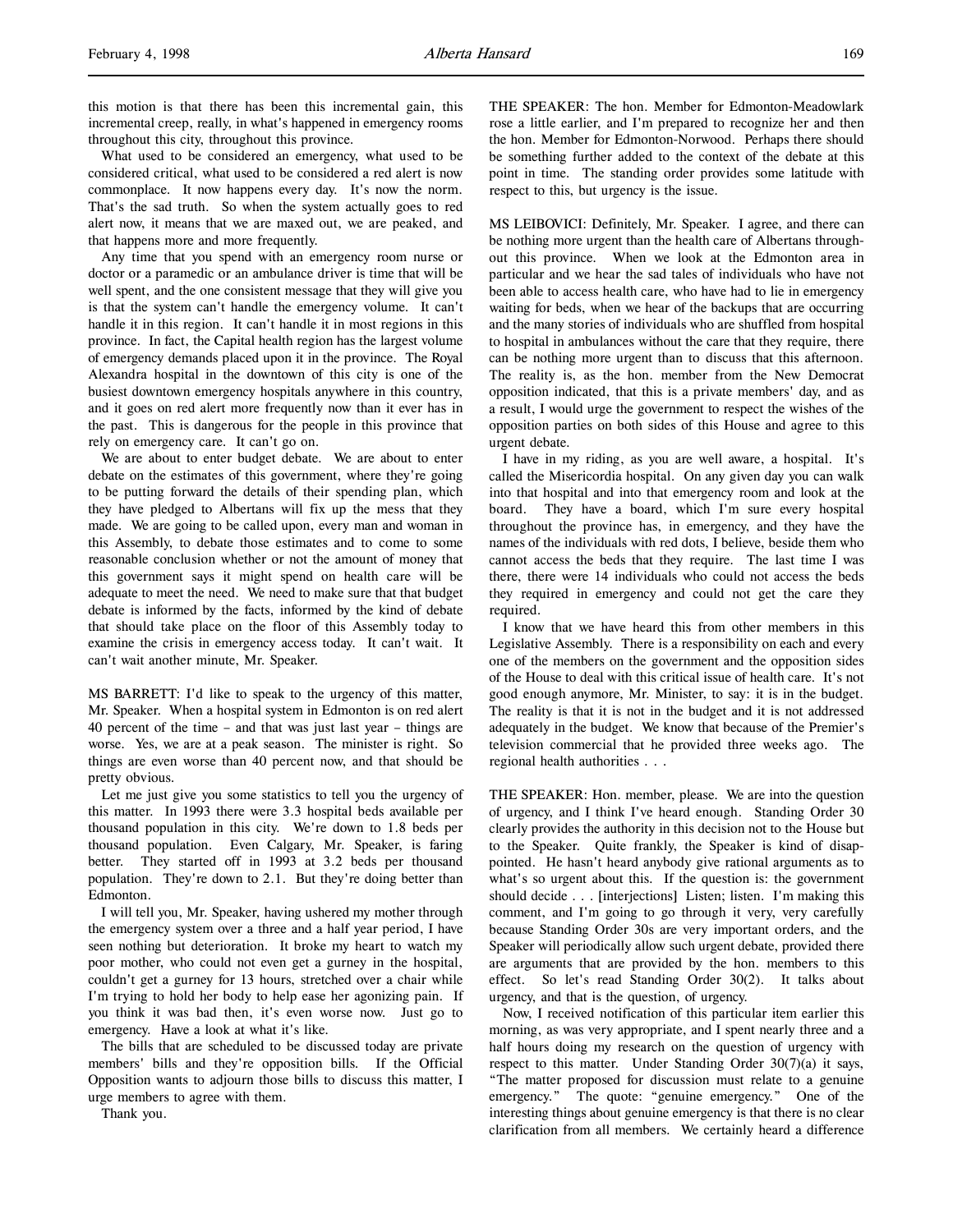of opinion with respect to it, and one could almost conclude that if you are going to have differences of opinion on what constitutes a genuine emergency, then perhaps there is some difficulty in arriving at that, if there is genuine emergency with respect to this.

#### 3:00

Given the importance of the issue, I want to note some other things. I have studied the Order Paper. I looked at the Order Paper and read all the motions that are on the Order Paper, and I found only two motions that relate, perhaps even indirectly, to this question of hospital emergency beds: Motion 546 and Motion 562. As well, we've had some debate over the last several days with respect to Bill 201, which has been before the House, a few minutes remaining yet today. I listened attentively. I read the text and I read the debate earlier today, and I found very few examples relating to emergency bed problems in that debate.

I read the questions, again in Hansard, that were raised on Wednesday last, on Thursday last, on Monday – yes, I read it yesterday as well; it was done yesterday – and today was the first day that this question of emergency beds actually came up. Members have had opportunity since last Wednesday in response to the Speech from the Throne, and I've read all the comments given by all the members on the Speech from the Throne and only two – two – indirect references to this subject matter, and they were done in only a few lines from all the text that was given. Members have had opportunity as well over the last number of days to provide members' statements. One member, and one member only, again indirectly referred to this matter. So the question here is genuine emergency.

Today in the question period five minutes plus were devoted to the questions raised by the hon. Member for Calgary-Buffalo. The leader of the NDP opposition's questions extended to some six minutes with respect to this matter.

A Standing Order 30 is put to this Assembly. Arguments have to be made, should not be made by the Speaker – the Speaker is asked to make a ruling on it. It is up to the hon. members to make the arguments with respect to the point of genuine emergency, and quite frankly, in this case I've taken a little more time than I would normally have taken in terms of responding to the ruling that I'm going to give, but this does not meet the requirements under Standing Order 30.

A Standing Order 40, the hon. Member for Edmonton-Glenora.

MR. MITCHELL: The red alert was on the weekend, and we heard about it this morning.

THE SPEAKER: I've ruled on this matter. Members had an opportunity to provide that input when I gave great, great leverage in terms of doing this. Please, hon. member.

MR. SAPERS: Mr. Speaker, I would like to ask for your clarification, and perhaps you can provide that today, or perhaps you can address the Assembly at a later date. I just want to have a clear understanding of your ruling.

It seems to me that previous Speakers have ruled in this Assembly on questions put under Standing Order 30 that because in fact there have been previous opportunities for debate, because in fact there have been questions raised in question period, because there have been bills or motions on the Order Paper, the issue isn't an urgent matter because there are other opportunities to debate it. If I understood your ruling on this Standing Order 30, you have said that because it hasn't been raised in another context, because it wasn't recognized in throne speech debate, or

because it isn't directly referred to in other legislative instruments, it can't be considered urgent or a crisis.

So I'm just wondering, Mr. Speaker, if you could clarify for the Assembly whether that's a new precedent and a new standard that you're establishing and that we should therefore ignore previous rulings, or if there's some other way that you could explain that contradiction.

THE SPEAKER: There's no contradiction, hon. member. If the hon. member had been listening to what the Speaker had said, it would be very, very clear to him.

But now having been invited to provide further information on this matter, the chair would be very happy to do it by way of explanation. When an hon. member says, "We've known about this since Sunday," the Speaker says: why wasn't it raised on Monday?

MR. MITCHELL: It happened on Sunday.

THE SPEAKER: Leader of the Opposition, please.

The hon. Member for Edmonton-Gold Bar in his remarks with respect to urgency . . . [interjections] I'm explaining this out of courtesy to the Member for Edmonton-Glenora, who happens to be the Opposition House Leader. Now, Opposition House Leader, if you cannot control your forces, I won't give you the explanation out of courtesy to you. You've asked for the question; you shall get the response.

If an hon. member who stands in this House and wants to make an argument for urgency says: "We've known about this since Sunday. This is a matter of genuine urgency," this now being Wednesday, the chair says: why wasn't it raised on Monday?

MS BARRETT: Because we didn't know.

THE SPEAKER: You didn't know? Well, I'm sorry. That's enough of that then. I mean if you're four days late, I can't make further comment.

Hon. Member for Edmonton-Glenora, proceed with your Standing Order 40.

MR. SAPERS: I take it we'll have a chance to talk in your office, Mr. Speaker, and I appreciate that.

THE SPEAKER: Do you want to deal with your Standing Order 40? Would you like to deal with it?

MR. SAPERS: I'm saying that sincerely.

THE SPEAKER: Please proceed.

MR. SAPERS: Yes, I am moving directly to my Standing Order 40, and this, too, is urgent, and I didn't find out about this a moment earlier than I provided you notice, Mr. Speaker.

#### head: Motions under Standing Order 40

#### U of A Selection as Site for Civil Law Institute

MR. SAPERS: The issue is that the University of Alberta law school has been selected after a national search to be the site for the Canadian Bar Association program or initiative that's loosely known as the civil law institute.

Mr. Speaker, it has often been said that Canadians and in fact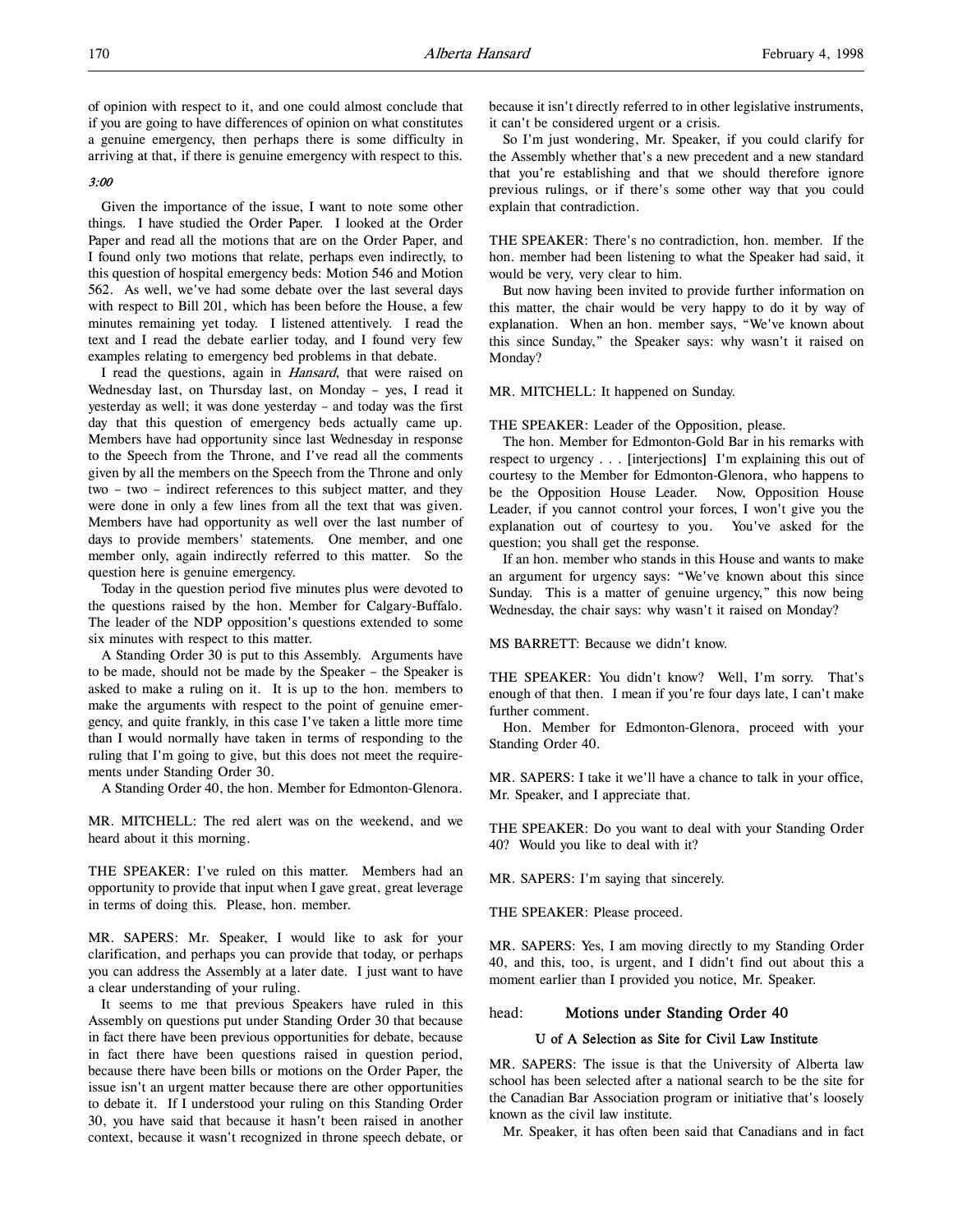THE SPEAKER: Well, in the case of Standing Order 40s it's not the Speaker who has the privilege of providing some comments; it's the whole House who does. So now I give it to the whole House. Might we have unanimous consent to proceed with the motion proposed by the hon. Member for Edmonton-Glenora? All those in favour, say aye.

#### HON. MEMBERS: Aye.

THE SPEAKER: Opposed? It's carried. Please proceed.

#### Mr. Sapers moved:

Be it resolved that this Assembly congratulate the University of Alberta law school for being selected as the site for the civil law institute, a research initiative of the Canadian Bar Association, and recognize the efforts of June Ross, the academic director of the institute.

MR. SAPERS: Mr. Speaker, I'm tempted to say that I'm speechless, but you wouldn't believe me. I don't want to do anything that would take away from the sincerity of the congratulations which I would like to participate in, and I would encourage members to join with me as we recognize the achievements of the University of Alberta law school. I think the irony of the earlier debate will not be lost on any reviewer of Hansard in times to come.

Mr. Speaker, the University of Alberta law school has been selected recently as the site of the civil law institute. This is a national program which will bring opportunities for Albertans to be at the cutting edge of reforms that will be dealing with the complexity, the cost, and the timeliness of seeking remedies through civil court proceedings. This will, I believe, work hand in hand with the Minister of Justice's commitment to review the justice system and his recently announced justice task force, which I understand he's invited members of the opposition to participate in, and I believe that task force will be able to contribute through its work to the work of the newly formed civil law institute.

Anybody who has had the necessity to seek remedies in civil court knows of the frustration firsthand because of the complex procedures, because of the length of time it takes, because of the cost of filing motions and having to keep on top of so many details, having to constantly return to their lawyer for advice, and often that adds to the expense. So I think that anybody who has ever come across that kind of frustration should be applauding the work of the University of Alberta law school in working with the Canadian Bar Association to see that this initiative takes flight and also for making sure that it happens right here in Alberta.

Before I sit down and allow other members to join in the recognition, I would like to make special note of June Ross, a faculty member at the University of Alberta law school who has been named as the academic director for the institute.

THE SPEAKER: The hon. Member for Calgary-Buffalo.

MR. DICKSON: Thanks very much, Mr. Speaker. As a 1971

graduate of the University of Alberta law school I'm very proud to join the debate and offer my congratulations as well on the selection of the U of A law school as the site of the civil law institute. I was thinking that it's so entirely appropriate that it be at the University of Alberta where the civil law institute should be located, because it's been in this jurisdiction in the province of Alberta where, I suggest, both our Court of Appeal and the Court of Queen's Bench have provided absolutely outstanding leadership in terms of trying to find ways to make the civil law system more accessible to Albertans, more effective for Albertans.

### $3 \cdot 10$

I don't have to go further than to cite the leadership of Chief Justice Moore and his court in the development they've done with minitrials, with special chambers applications, a very aggressive case management program. I think of what's been done by our Court of Appeal, which probably has the highest degree of computer literacy of any appellate court anywhere in Canada. I just think we've shown a great deal of leadership in this province through the initiatives of both bar and bench.

In terms of alternative dispute resolution, an area where so much can be done – and the scope in the area of civil law is just enormous, and I think this kind of a research centre will simply help facilitate and promote more of that work, which we've seen to such great advantage. Ultimately, Mr. Speaker, it's Albertans who benefit from the kind of work that will be undertaken at the civil law institute.

For all those reasons I'm happy to add my congratulations. Thanks, Mr. Speaker.

THE SPEAKER: The hon. Minister of Advanced Education and Career Development.

MR. DUNFORD: Thank you, Mr. Speaker. I would like to also offer congratulations to the University of Alberta's law school not only from our ministry but also from the government caucus, that I'm so proud to be a part of. While other speakers before me have talked specifically to the law school and the justice angle, I simply want to point out to all Albertans that being able to attract the civil law institute, sited at the University of Alberta, is just another expression of the quality of the postsecondary education system that we have in this province. Time after time we get recognized either at the university, at the college, at the technical school, or at the Alberta vocational school level, and this is simply another expression of that. Again, on behalf of the caucus that I represent and our ministry, we want to offer congratulations to the law school and congratulations to June Ross.

[Motion carried]

### head: **Orders of the Day**

#### head: Written Questions

MRS. BLACK: Mr. Speaker, I move that written questions appearing on today's Order Paper stand and retain their places.

[Motion carried]

## head: Motions for Returns

MRS. BLACK: Mr. Speaker, I move that motions for returns appearing on today's Order Paper stand and retain their places.

[Motion carried]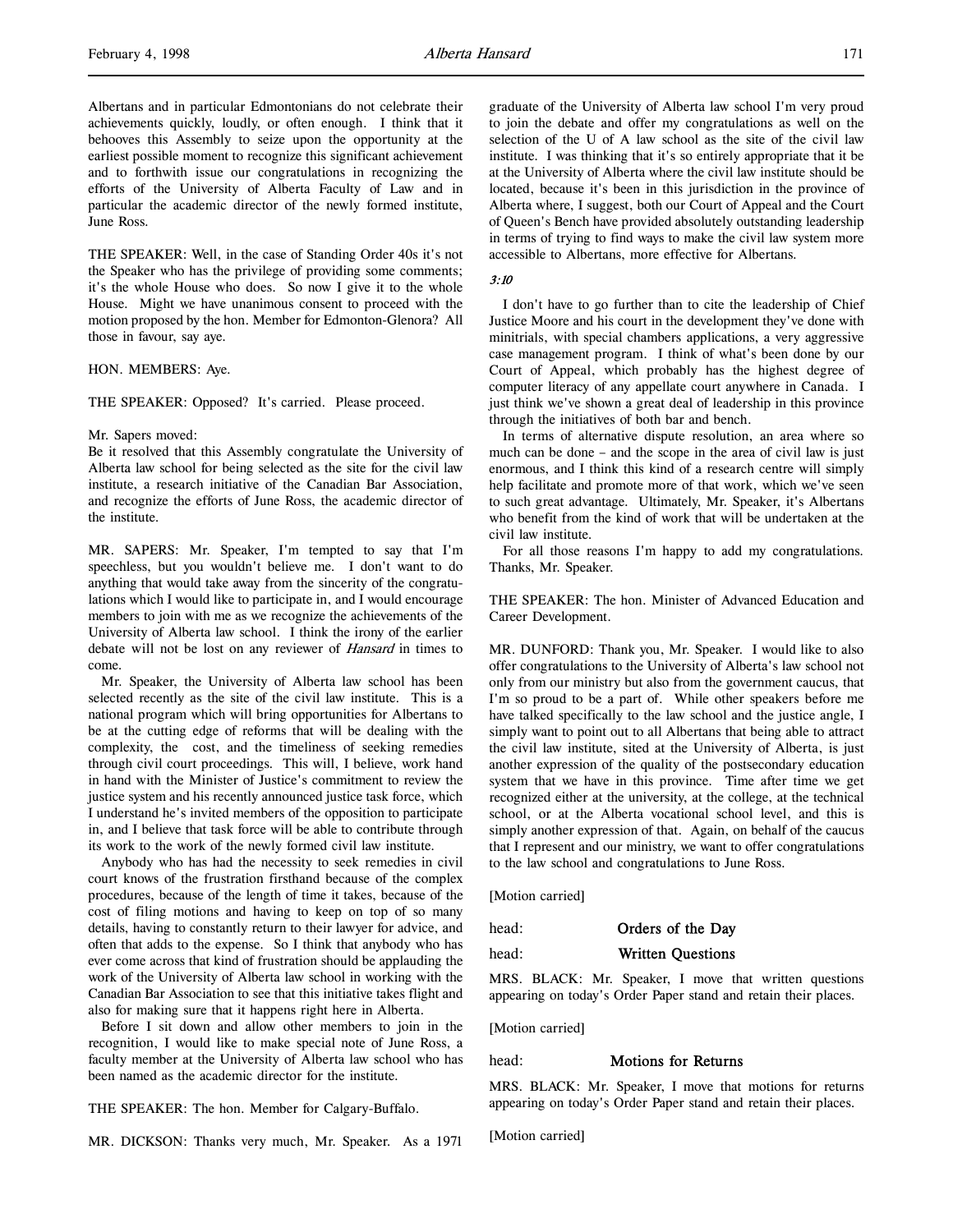# head: Public Bills and Orders Other than head: Government Bills and Orders head: Second Reading

## Bill 201 Alberta Patients' Bill of Rights

[Debate adjourned February 3: Mr. Stevens speaking]

THE SPEAKER: The hon. Member for Calgary-Glenmore.

MR. STEVENS: Thank you, Mr. Speaker. Yesterday I concluded my remarks by noting that there is at least one piece of Alberta legislation which ensures Albertans have access to a comprehensive health system when needed, and that is the Regional Health Authorities Act. Section 5 states that a regional health authority shall:

- (i) promote and protect the health of the population in the health region and work towards the prevention of disease and injury,
- (ii) assess on an ongoing basis the health needs of the health region,
- (iii) determine priorities in the provision of health services in the health region and allocate resources accordingly,
- (iv) ensure that reasonable access to quality health services is provided in and through the health region, and
- (v) promote the provision of health services in a manner that is responsive to the needs of individuals and communities and supports the integration of services and facilities in the health region.

We do need to have a health care system that is accessible, accountable, and responsive to the needs of our communities. Obviously it is the right of all Albertans. But we do not need Bill 201 to do this, and there is no reason to support Bill 201.

You know, Mr. Speaker, it was just last week that the hon. Member for Edmonton-Mill Woods read Longfellow in this Assembly. I recall thinking at the time that it was indeed a fine idea that the immortal words of a poet would be used to reflect an idea here. So this past weekend I was rereading a poem, and I found myself thinking of Bill 201 and the fact that it lacked purpose. Interestingly, I was also reminded of the comments of the hon. Leader of the Opposition in his response to the throne speech, comments which in my view were sadly absent of substance but long on unreal, unfounded despair.

So, Mr. Speaker, I'd like to conclude my remarks today by reading the first and last stanzas of that poem. Unfortunately time does not permit more. That poem is T.S. Eliot's The Hollow Men, and it reads as follows:

> We are the hollow men We are the stuffed men Leaning together Headpiece filled with straw. Alas! Our dried voices, when We whisper together Are quiet and meaningless As wind in dry grass Or rats' feet over broken glass In our dry cellar . . .

MRS. SOETAERT: A point of order, Mr. Speaker.

THE SPEAKER: We have a point of order. Hon. Member for Spruce Grove-Sturgeon-St. Albert, a citation, please.

## Point of Order Reflections on a Member

MRS. SOETAERT: Standing Orders 23(h), (i), (j). I find it very

insulting that the member across the way would be so personal and describe a member on any side of the House through a poem that is quite insulting. Certainly they can attack policies or bills, as many of us do in this House, but when you get into personal attacks on people, I find that quite insulting and quite beneath the member. I'm sure his vocabulary is so extensive that he doesn't need to be personal.

MR. STEVENS: Well, Mr. Speaker, I made it abundantly clear that I was commenting on comments, and I am using perfectly legitimate, classical poetry to do that. It was not an attack on the hon. member but a comment on his comments.

THE SPEAKER: Well, hon. members, there seems to be a difference of opinion. But, again, let's be nice to one another. Please continue.

### Debate Continued

MR. STEVENS: So I left off at this point: Shape without form, shade without colour, Paralysed force, gesture without motion . . . This is the way the world ends This is the way the world ends This is the way the world ends Not with a bang but a whimper.

Thank you.

THE SPEAKER: Hon. Leader of the Official Opposition, interestingly enough, under this ruling that we have in terms of the minutes, I think there was probably just a fraction of the seconds left. I was going to interrupt with five minutes left to give you the thing, but I see nobody else moving, so I gather there are no other speakers that want to speak on this. No additional speakers? Well, then, the hon. Member for Edmonton-McClung to close debate on Bill 201.

MR. MITCHELL: Thank you very much, Mr. Speaker. Today in this Legislative Assembly, with respect to the government's response to our Standing Order 30 on red alerts for ambulances, there was a very timely, appropriate example of why we need this Bill 201, the Alberta Patients' Bill of Rights. One of the features of this bill that I would like to highlight at this time is that this bill allows Albertans to take the government to court when the government would fail to provide even the most basic of health care services, ones that we should be able to rely on at all times.

The fact that there was a red alert in every hospital in Edmonton on Sunday, the fact that there was not an available emergency service outlet from any hospital in this city on Sunday would be a classic example of how that provision would be useful in holding a government accountable for health care services provided to Albertans, for Albertans and would be a classic example of how necessary it is that Albertans have the opportunity to hold this government directly accountable when it doesn't provide adequate services.

#### 3:20

Mr. Speaker, because the government doesn't give us public information about red alerts and the pressures on emergency, we have learned for the first time today, this morning in fact, that this weekend every hospital in the city was on red alert. We didn't know that before this morning; we found out today. The Minister of Health said that it's not an urgent situation. Clearly, if there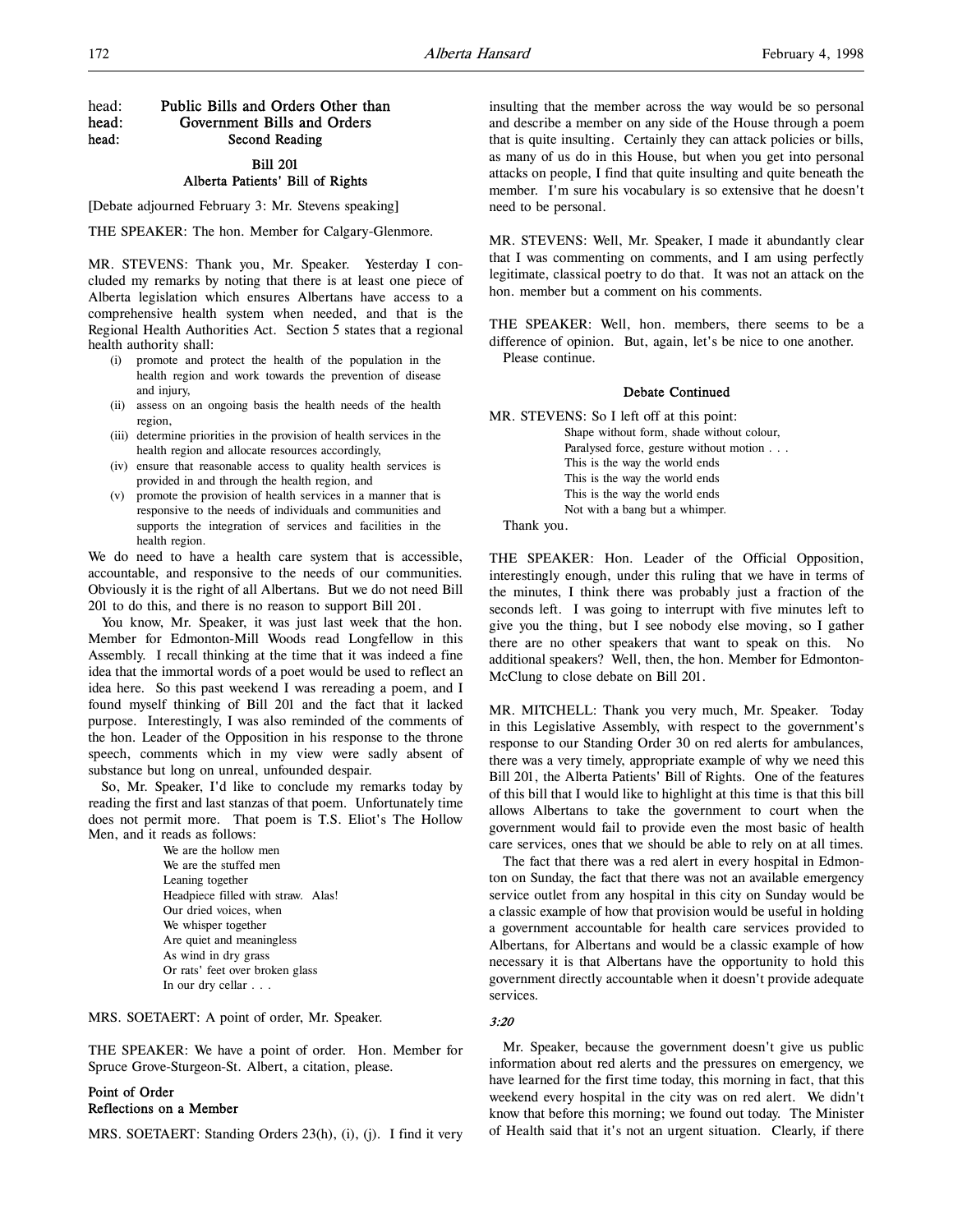It would seem to me, Mr. Speaker, that when the Minister of Health stands up and will not respond to what is the most reasonable of requests and most reasonable of issues – that is to say, we should have emergency service available somewhere in this city at all times – then we need this bill and we need this bill desperately, badly.

There is a litany of problems with this health care system. Health care professionals are saying that emergency services are in crisis, amongst many other services, Mr. Speaker. The fact that this government will not acknowledge reality, will not begin to dispel the myths it has created that everything is okay, the fact that this government caucus, the private members in this caucus will not support this bill begs the very question raised by the Member for Calgary-Glenmore, which is: who exactly in this House are truly the hollow men filled with straw? The answer is obvious. And T.S. Eliot was a lot more thoughtful than any member across the way in this House, I'll tell you. He was a Liberal.

THE SPEAKER: All those in favour of second reading of Bill 201, Alberta Patients' Bill of Rights, please say aye.

SOME HON. MEMBERS: Aye.

THE SPEAKER: Opposed, please say no.

SOME HON. MEMBERS: No.

[Several members rose calling for a division. The division bell was rung at 3:24 p.m.]

[Ten minutes having elapsed, the Assembly divided]

[The Speaker in the chair]

| For the motion:     |           |                |
|---------------------|-----------|----------------|
| <b>Barrett</b>      | Leibovici | Paul           |
| <b>Blakeman</b>     | MacDonald | Sapers         |
| <b>Bonner</b>       | Massey    | Sloan          |
| Carlson             | Mitchell  | Soetaert       |
| Dickson             | Olsen     | White          |
| Gibbons             | Pannu     | Zwozdesky      |
|                     |           |                |
| Against the motion: |           |                |
| Amery               | Haley     | McFarland      |
| <b>Boutilier</b>    | Hancock   | Melchin        |
| <b>Broda</b>        | Havelock  | O'Neill        |
| Calahasen           | Herard    | Paszkowski     |
| Cao                 | Hlady     | Renner         |
| Clegg               | Jacques   | Severtson      |
| Coutts              | Johnson   | Shariff        |
| Day                 | Jonson    | Stelmach       |
| Ducharme            | Klapstein | <b>Stevens</b> |
| Dunford             | Kryczka   | Strang         |
| Evans               | Laing     | Tannas         |
| Fischer             | Langevin  | Taylor         |
| Forsyth             | Magnus    | Thurber        |
|                     |           |                |

| Friedel<br>Fritz | McClellan | Yankowsky     |
|------------------|-----------|---------------|
| Totals:          | For $-18$ | Against $-43$ |

[Motion lost]

# Bill 202 Child Welfare Amendment Act, 1998

THE SPEAKER: The hon. Member for Edmonton-Riverview.

MRS. SLOAN: Thank you, Mr. Speaker. I'm pleased to rise today and speak to Bill 202, amendments proposed to the Child Welfare Act. The underlying intent of the amendments proposed are to clarify the responsibilities of the child and family services authority and to further clarify those circumstances when the identity of children and the release of the identity of children should occur in order to protect those children's safety.

[The Deputy Speaker in the chair]

I have many concerns about the regionalization of child welfare. I have outlined those on a number of occasions with the minister and the Department of Family and Social Services, but it is important for me in my preliminary remarks to also voice the concerns that have been voiced by others in this Assembly and outside with respect to the regionalization plans.

In April of 1996 a past member of this Assembly raised questions in this House about the standards, accountability, legal liability, secured funding, and the utmost assurance of the safety and well-being of children under the province's proposed plan. That member asked questions to the Minister of Family and Social Services. She asked them with respect to all of those areas: could there not be additional areas or improvements made to ensure that services provided for children were done so in a comprehensive manner and were not restricted by the lack of integration, the lack of co-ordination, or the lack of funding by government in the future? Specifically, Ms Hanson asked the Premier:

Since the type of questions an authority must provide are not spelled out, what's stopping the authority from choosing not to offer something as critical as counseling for abused children or even subsidies for day care? It's not detailed.

The Minister of Family and Social Services at the time responded and said that the ministries

have to develop three-year business plans, which become part of [the ministry's] business plan. Therefore, there's ongoing control. The legislation will be in place. The standards, the monitoring, the funding, and the support staff will be in place,

all verbalizations which, I would propose, have not transcended into reality as of this date.

Regionalization is proceeding. We have the Calgary regional authority already appointed. To date there has been no broad circulation of the monitoring and standards framework of the funding model that has been proposed. I would suggest that in that respect the government should be taking a breath and stepping back from their plans to regionalize.

#### 3:40

Another important group who has raised concerns about children and their welfare in light of regionalization was the city of Edmonton in their submission to the Edmonton city council. They said:

A smart city does not allow the basic needs of children to go unmet . . . There are more than 12,000 pre-school children in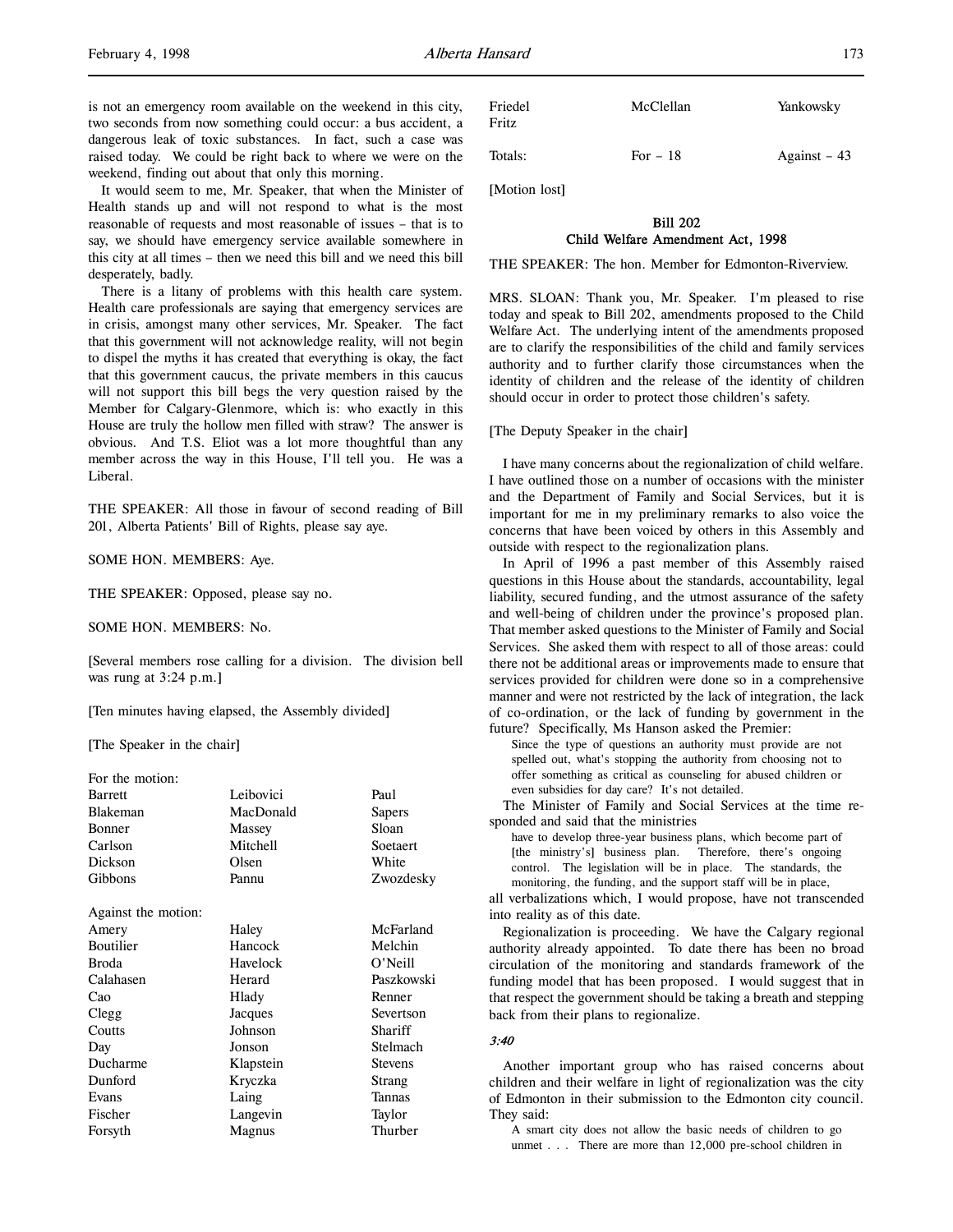whose nutritional needs are not being met. Prudent and wise remarks made; regrettably no action by government. Now it would appear that those responsibilities, the responsibilities underlying child welfare, will be passed off to that city as well as others in the province, and they will be left to struggle with the problems.

The other concerns that I would like to reference this afternoon were outlined by the Alberta Union of Provincial Employees. In 1994 they published a report called Children at Risk. What they said in that report was that regionalization would mean the government wants to divest itself or society of responsibility for child welfare and hence for children. Provincewide consultation processes give rise to the conclusion. The conclusion is described as involving carefully structured questions that lead to a predetermined conclusion in support of the framework for privatization and divestment.

Since the government justifies decentralization as putting control of services back into the community, the Children at Risk document explored the question of what is meant by community. The conclusion was that when the government refers to a community, really what they are meaning turns out to be a regional authority; however, the regional authorities were set up with no regard for real communities. For example, the five bands of the Yellowhead Tribal Council are in three different authorities.

Children at Risk pointed out as well: there was rhetoric about services being community orientated but misleads people to believe such services did not previously exist; in reality, child welfare workers have long been community orientated and their work is primarily involved working in communities delivering community services.

It is also important to note that in the area of Family and Social Services this government has imposed approximately a 35.6 percent reduction in funding over a 10-year period from 1986 to 1996-97. That is an important point to raise this afternoon because it magnifies the reality that regional authorities, once formed, will be operating with insufficient funds, much as the regional authorities in health care today currently are. Who will be responsible? Who will pick up the slack? Who will catch the children who fall through the cracks, and who will report on their welfare? All of those things are not sufficiently addressed.

The province, in response to one of my letters last fall with respect to the monitoring and evaluation framework, sent me a copy of the children and family services policies and procedures handbook. In essence, in summation this document talks about budgets, business plans and forecasts, salary and benefit disclosures, contracting with service providers, and a contracting policy as well as insurance and a hold harmless policy, not the type of comprehensive monitoring and evaluation framework you would expect an accountable government to provide before they regionalized a program for the most vulnerable citizens in our society.

I wrote another letter outlining my concern that this was not adequate. The response from the hon. minister outlined that Ms Paula Tyler had been appointed as the new manager of services transition and that she would be establishing as one of her responsibilities an overall integrated project plan. Well, to date I have not seen a copy of that plan. I don't believe that plan has been tabled in this Legislature. We continue, it would appear, to be proceeding at high speed to regionalize, and there's no overall integrated plan.

Now, why should that bother us? Well, perhaps the government might learn from their regionalization of health care and all the hazard and harm that occurred because they lacked a plan. The Premier himself has acknowledged that. He acknowledged it when the worst of the cuts had taken hold, and it would seem only prudent that that lesson teach the government about planning before they rush to regionalize.

With respect to the monitoring and evaluation, I would also like to talk about the Children's Advocate. In my opinion, one of the very gravest flaws in the responsibilities outlined in the act as it exists is that it does nothing, speaks nowhere about the relationship of the regional child welfare authorities to the Children's Advocate.

Now, what we have seen in the last five years is Children's Advocates year after year providing comprehensive, thorough reports and recommendations about how the government could act and improve the child welfare programs. In contrast, in the minister's business plans, his budgets, and his policies we see no evidence that the government has acted on these recommendations. Many of them were of a serious nature. They outlined the government's lack of tracking of deaths of children in care. They outlined the issue of aboriginal children being in limbo because of the lack of permanency planning. They outlined the inconsistent administrative review practices within the department, the inadequate services for 16 and 17 year olds, the reluctance of the department to place children with noncustodial parents, et cetera, et cetera. No evidence that these concerns, issues, and recommendations have been dealt with, and now this government proposes to devolve all of these responsibilities to regional authorities with no framework, no monitoring, no standards, and insufficient funds.

My intent within this act – perhaps before I move to that, I'll talk briefly about the funding model. Shortly after I was appointed as the critic of Family and Social Services in the spring of '97, I attended a large forum in Edmonton where the ministry's funding model for the regional authorities was being discussed. There was probably somewhere in the neighbourhood of 150 people, many of them parents, recipients of services, many of them nonprofit service providers in the system. What was common amongst all of the attendants was a concern about the funding model as it existed and was being proposed by government.

Basically, the original tenets of that funding model included criteria for the funding of child welfare on the basis of four need factors: the population of children zero to 17 in the region, the aboriginal population of children zero to 17, children in lowincome families, children in single-parent families. One glaring exception was the special-needs funding, which was pointed out numerous times, and the government moved then to establish a committee but has not published anything in the way of a final draft of this model, at least that has been formally tabled in this Legislative Assembly or to me as a member.

The main concern – and I think it's a real concern and one that this member and my caucus share – is that these authorities will not be adequately funded. I've already referenced the fact that the ministry as a whole has imposed a 35.6 percent reduction in its funding. Given the ideology of this government, it is most likely not about to change its course. Therefore, I think the reality is that these regional authorities will be asked to assume almost unassumable responsibilities with insufficient money.

This, the reality that we don't have any current drafts of the funding model, no current or comprehensive drafts of the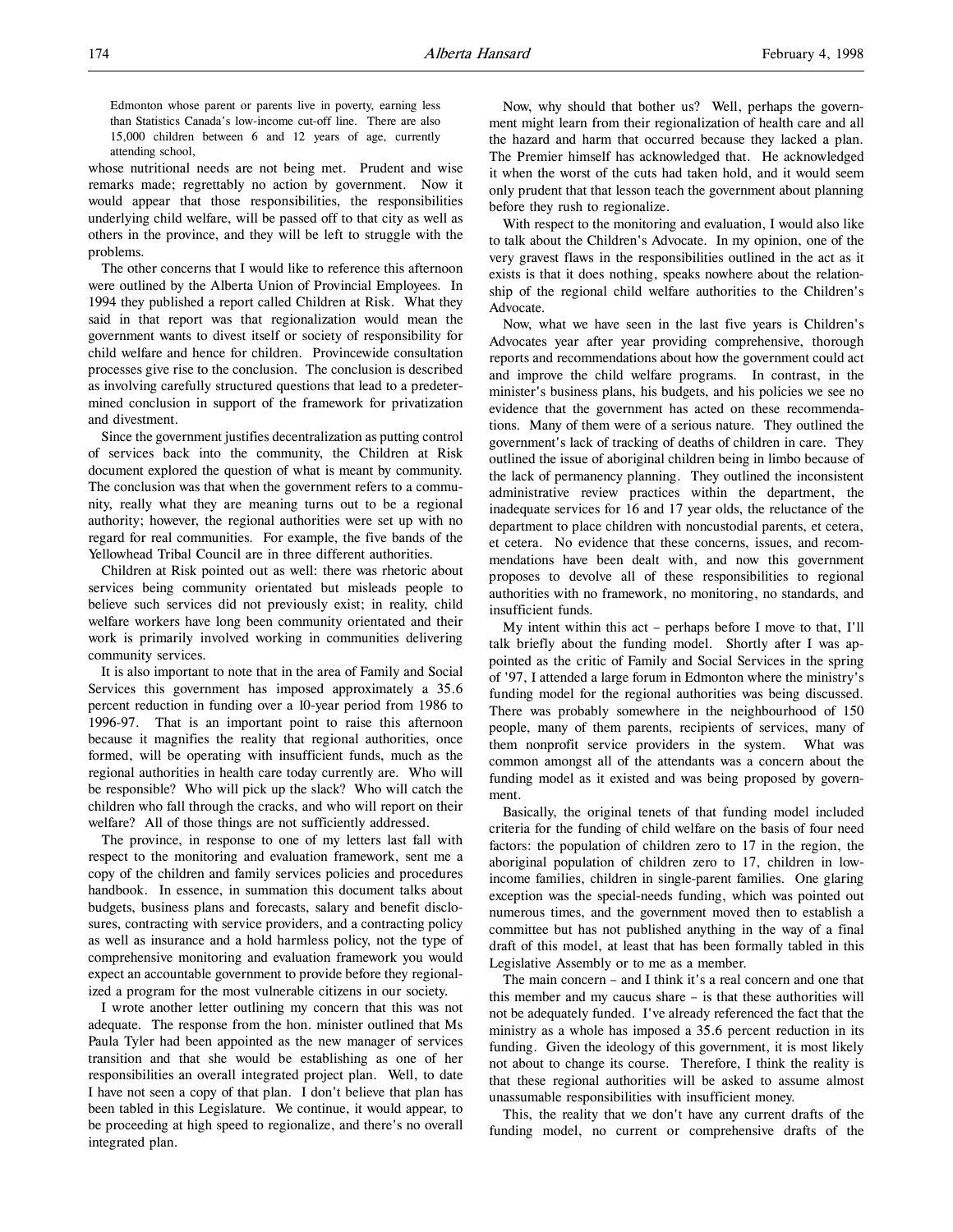standards, the monitoring, or evaluation framework, prompted me to propose the amendments that we have to the Child Welfare Act. They are brief but concise, and they clearly spell out what the public can expect in the way of accounting, in the way of reporting, and in the way of responsibilities from the minister, the ministry, and the authorities.

Given the climate in which these amendments are being proposed, I would assume that all Members of the Legislative Assembly would be supportive of these. In fact, what they do is they verify . . . [interjection]

## 3:50

MRS. SOETAERT: He laughs.

MRS. SLOAN: I know that the member thinks it's very funny. Vulnerable children to me are not funny, and I think we should be doing everything in our power to protect those children and to ensure that the public . . . [interjections] I wondered how long it would take you. Actually, I thought maybe you'd gone to sleep, but you were really listening.

What we're trying to do is show clearly to the public that these are what you can expect from the authorities, the ministry, and the minister once regionalization proceeds.

I need to make a point, Mr. Speaker, that this caucus, this opposition, is not sure regionalization is in the best interests of children or the child welfare system at this time. When it was originally announced, we put forward that there was support for community-based care. We had no idea that the government would proceed without comprehensive standards, without a comprehensive monitoring and evaluation framework, and without sufficient funding.

To speak also about the current reporting within the department's annual report, it would come as no surprise to members in this Legislature that I find the current reporting inadequate. The amendments proposed are to further clarify what information should be contained within the annual report. As these services are divested, we know that there will be private contractors, there may be a greater utilization of volunteers, there will be nonprofit providers, there may be some type of conglomerate structure that contracts their services to a variety of regions. If we do not have requirements in the act that spell out how many service providers are being utilized and how many children they're providing services for and what type of services they're providing, how is the public really going to determine whether or not the systems are working effectively and as efficiently as they should?

I would suggest that we should be building our system of child welfare services in this province on an integrated model. Other provinces have taken that courageous and bold step. They have amalgamated departments in justice, social services, education, and health to provide an uninterrupted, integrated framework of services for children. We don't see that happening here, Mr. Speaker. In fact, the reality that we see is that these services will be fragmented. They will be devolved to communities across the province. They will be devolved to groups such as the aboriginal bands, many of whom have expressed concerns in terms of not perhaps their desire to improve the system and be involved but their abilities to assume the responsibilities completely, given the lack of government support, the lack of government direction, and the lack of government funding.

I would like to have faith that our children in this province, particularly our vulnerable children, are in good hands, but I do not have that faith, particularly in relation to those issues raised in the House this week around the reporting of abuse, neglect, and

deaths of children in care. We see no clear indication that this government has an idea of how many children have been abused, neglected, or have died. That comprises another section of amendments that I believe in the future must be in existence within the Child Welfare Act. We must know in each region how many children have been abused, neglected, or have died. If we don't, how are we going to be able to assess whether increased funding is required, whether there needs to be a change in administrative practices or perhaps a change in the service providers?

The reality is that now, as of this moment, as of this current status of the Child Welfare Act, regional authorities will not be required to report the number of children who have been abused, neglected, or who have died while under the care of government. That, in my opinion, Mr. Speaker, is unbelievable. I'm not sure that the members of this Legislature have really considered that reality. This is like an unraveling afghan, and I would propose that the amendments we have incorporated within Bill 202 are necessary to fully make the system accountable and responsible to the children and the citizens of this province.

MR. SHARIFF: Mr. Speaker, I rise with a great deal of pleasure today to speak on such an important topic as the welfare of Alberta's children. As a father and as a community member the well-being and safety of our children is always of concern to me. At second reading we normally discuss the intent of the bill. I am sure my hon. colleague across the way had the absolute best interests in mind when this bill was drafted. However, despite our common goal to work towards creating an environment that is safe and secure for our children, unfortunately we have a disagreement on how best to achieve that goal.

It was only yesterday that I stood in this House and used an example from my earlier childhood days about the ostrich digging its head in the sand. The ostrich is a big bird with a really long neck and can see really far beyond the horizon that is accessible to many of us who are vertically challenged. Yet despite having that long neck, there is a saying that the ostrich buries its head in the sand, refuses to see what is way ahead there – the vision for tomorrow, the vision for the future – and digs and buries its head in the sand. I really would have enjoyed entering into a debate on this subject. Sadly, Mr. Speaker, for me this bill is appearing to be redundant and does little to advance the safety of our children.

Mr. Speaker, this bill is made up of two parts, the first of which calls for an expansion of the level of reporting by child and family services authorities. The amendment would require each authority to submit an annual report to the minister outlining the programs and services it provides under the Child Welfare Act. There are 14 separate requirements of that annual report, ranging from the number of children being provided with protective services to a list of programs provided in conjunction with other government departments.

#### 4:00

I don't need to remind the hon. member that the ministry overall on an annual basis deals with about 10,000 children. You can just imagine the volume of work. I have a couple of issues with this reporting requirement. The first refers to the proposed section  $2.2(3)(f)$ . For the benefit of the hon. members, this subsection requires each child and family services authority to include in its annual report to the minister "the number of children suffering from neglect and abuse while being provided with protective services." Let me repeat: "the number of children suffering from neglect and abuse while being provided with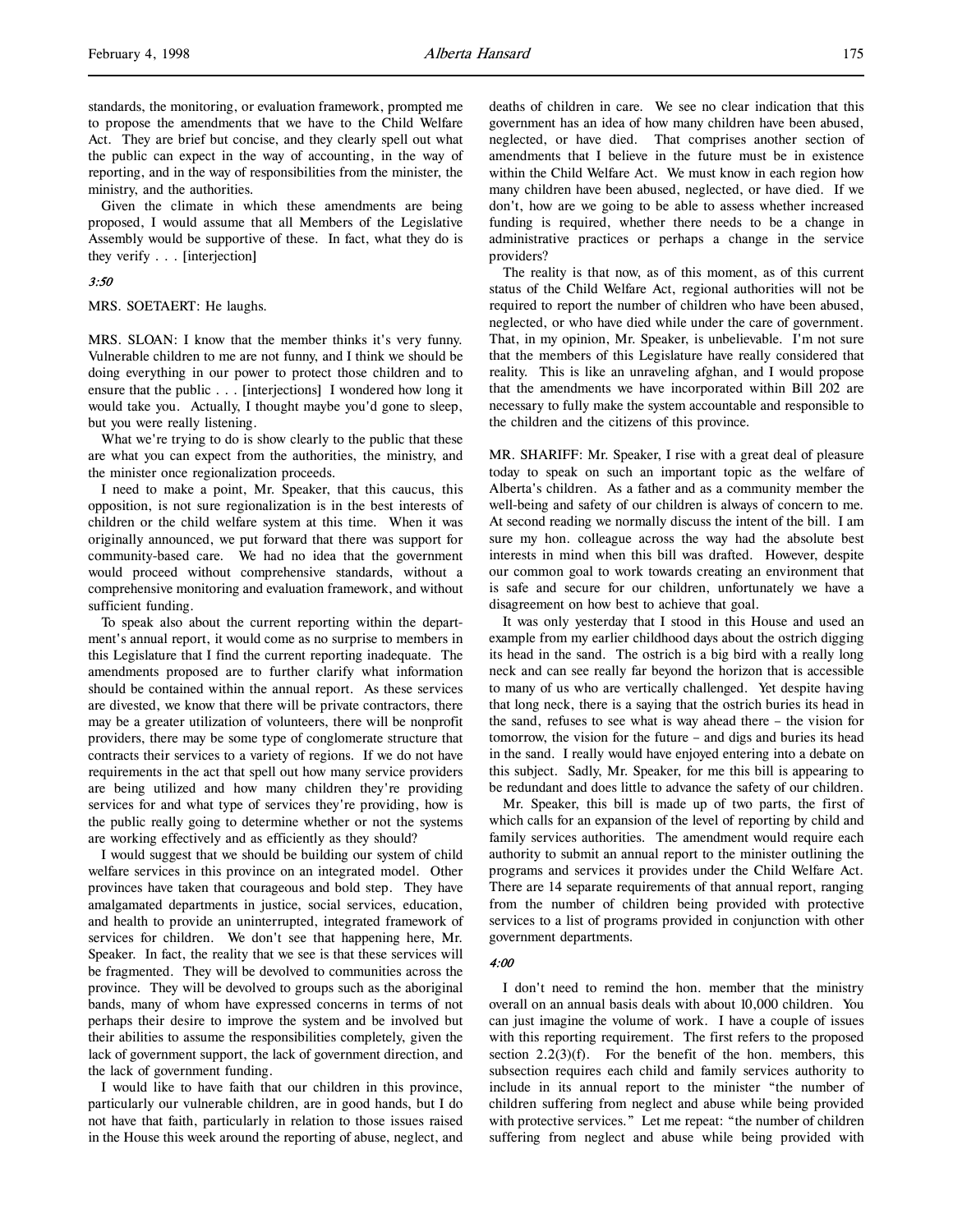protective services." Mr. Speaker, I take issue with this provision due to the fact that it is inflammatory. If a child is receiving protective services, there is no reason that they would be suffering from neglect and abuse. Let me repeat that again: if a child is receiving protective services, there is no reason that they would be suffering from neglect and abuse. It would also be negligent for anyone who knew of a child suffering from neglect or abuse and did not report it. In fact, under section 3(6) of the Child Welfare Act that person could be fined up to \$2,000 or six months in jail.

Another issue I have with this part of the bill is that it amends the wrong act. Mr. Speaker, there are two pieces of legislation in place which directly affect child welfare in this province. The first is the Child Welfare Act; the other is the Child and Family Services Authorities Act. This is the statute which the child and family services authorities is governed by. This act even has a section, section 14, which outlines the procedure for the authorities to report to the minister. Granted, there's no provision for child and family services authorities to report to the minister in the Child Welfare Act, but then again we don't need two statutes duplicating themselves. Bill 202 should really have amended the Child and Family Services Authorities Act, and the only excuse I can see for this is a lack of research and a lack of attention to detail.

Mr. Speaker, Family and Social Services currently requires reports from contracted service providers for the purpose of monitoring and evaluation. Any potential duplication of reporting requirements could have resource implications for both the contracted service providers and the department. It is not clear how tabling a summary of reports in the Assembly would be of any significant benefit. The proposal to table this information also raises potential confidentiality issues. I suspect the bill was drafted with the aim of increasing accountability. Child and family services authorities are accountable organizations under the Government Accountability Act and are therefore required under that act to submit annual reports to the minister. This information could be incorporated in Family and Social Services' annual report.

Further, the Child and Family Services Authorities Act requires an authority to submit to the minister any records, reports, or other information requested by the minister. If this level of accountability was not enough, under section 2 of the Child Welfare Act, Mr. Speaker, the Children's Advocate is empowered to

receive, review and investigate complaints or concerns that come to his attention respecting children who receive services under this Act.

The advocate prepares and submits annual reports to the minister, who tables the report to the Assembly within 15 days of its next sitting, if not earlier.

The second part of this Bill, Mr. Speaker, calls for the Child Welfare Act to be amended so that the name of a child in care may be released to ensure their safety or well-being. We already have provisions in the Child Welfare Act for the limited release of names of children in care. Section 91(2) of the act outlines provisions for confidentiality. It states that "the Minister or any person employed or assisting in the administration of this Act" shall preserve the secrecy of the identity of persons coming to their attention under the act. With the best interests of the child in mind the police could be considered to be assisting in the administration of the act and therefore be made privy to necessary information about the child.

It goes on to detail the limited circumstances where the child's

name may be released. The minister or designated person may release a child's name and any other identifying information to the guardian, parent, foster parent, or their lawyer; the child's lawyer, physician, psychologist, or social worker; a police officer or an agent of the Minister of Justice and Attorney General if they believe an offence has been committed; the child's teacher; the board of an approved hospital or health unit or a regional health authority responsible for providing services to the child. It can also be released to any person employed or engaged by the minister or by a child and family services authority, to the Children's Advocate or his delegate, or to any person with the consent in writing of the minister, the child, or a guardian of the child. So there are enough ways in which this information can be released.

As well, Mr. Speaker, the provision in Bill 202 allowing for the disclosure of the child's name directly contravenes the confidentiality provisions of the Freedom of Information and Protection of Privacy Act. The disclosure provisions of both the Child Welfare Act and the Freedom of Information and Protection of Privacy Act I believe are broad enough to ensure the safety and well-being of children in care while at the same time providing enough confidentiality to protect the privacy of these children and their families.

The welfare of Alberta's children is a serious matter. For such a serious matter we certainly need to identify real solutions. In my opinion, Bill 202 is not a solution. Unfortunately, it is an illconceived attempt at patching a perceived legislative gap.

I will not be supporting this bill in second reading, and I urge my colleagues in the Assembly to do the same. I also urge my colleagues in the Assembly to once again look at the vision that they can see way ahead and develop the policy and programs and plans that address the needs of our children who are yet to be born and the children who presently live within the boundaries of Alberta.

Thank you very much.

THE DEPUTY SPEAKER: The hon. leader of the ND opposition.

## 4:10

MS BARRETT: Thank you, Mr. Speaker. First of all, thank you to the Official Opposition for agreeing to the speaking order today. It may come as a surprise to members of this Assembly, but when you're a caucus of two, believe it or not, they keep you going, the public does. I'm in meetings constantly.

Speaking in support of this bill, Mr. Speaker, I'd like to point out that on the last day of his life the late Grant Notley raised in the Assembly during question period the troubled life of a child who had been moved within 14 foster homes over the course of less than 10 years. He committed suicide at the age of 13 years. He was a ward of this government, and the government let the kid down. Grant Notley was well remembered after he died for having had the heart to raise that issue. He did so in a very tender way, a very sincere way, because he understood that children who are wards of the government often fall between the cracks and there aren't enough people in the system to look after them.

A recent tragedy just last week in Red Deer, almost a repetition. A different story, a different name, a different life, a different mother; nonetheless, a child who had been at one point removed from his home because of suffering abuse at the hands of his common-law father I guess you'd call it. I don't know what to call it. He died in hospital last week, having suffered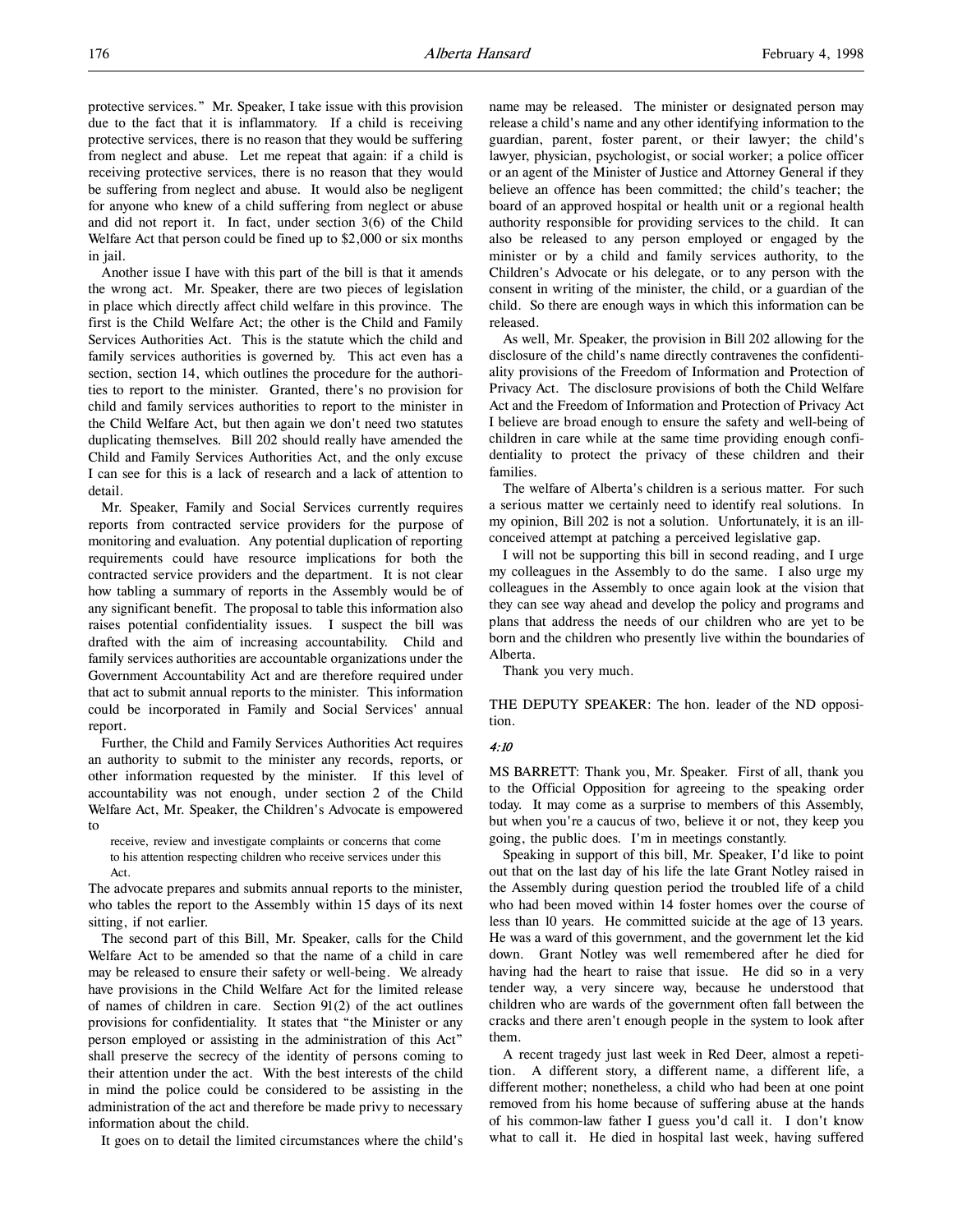another beating. These children do need comprehensive care.

I often stand to speak about Liberal opposition bills and say: well, it's okay, but it's inadequate in X, Y, and Z. For the first time in my memory, and I do believe this – oh, except for one time when the former Member for Edmonton-Gold Bar copied one of my bills from the previous year word for word. I did congratulate her on that. I wholeheartedly endorse this bill, Mr. Speaker, wholeheartedly. There's nothing the matter with providing a comprehensive system and a system of accountability for children who are in the care of government or its agencies.

I can tell you that the Member for Calgary-McCall I think is misguided insofar as he suggests it would be a breach of . . . [interjection] Pardon me?

MS OLSEN: An ostrich with his head in the sand.

MS BARRETT: Oh, yeah. Okay. Sorry; they were adding some editorial comments for me.

I think he's misguided in his statement that, you know, it's too dangerous to allow the name of a child in care to be disclosed under any circumstances. To be disclosed in the responsible fashion that this bill outlines is the only way sometimes to ensure the physical and mental safety of children, the only way. [some applause] Thank you. I should add that the author, the Member for Edmonton-Riverview, made a pretty good point of stating in the bill that the name of the child in care could become public

if the person disclosing the information has reasonable and probable grounds to believe that disclosure is necessary to ensure the safety or well-being of the child to whom the information relates.

Well, if the person irresponsibly . . .

MS CALAHASEN: No. I've never known of an instance where a child . . . [interjections]

THE DEPUTY SPEAKER: The hon. minister will have an opportunity. You're on my list of speakers. Right now we have the hon. leader of the ND opposition.

MS BARRETT: Thank you. In the good old days, Mr. Speaker, you'll remember what we used to do. When the New Democrats were the Official Opposition and the Conservatives were the government and one party was speaking and another one wanted the person to answer a question, we'd sit down and say: go ahead and ask the question and I'll answer. I cannot give the minister without portfolio responsible for children's services – did I get it right? – a specific example. However, I can extrapolate from the Red Deer situation.

If a social worker had been aware of the circumstances that that four-year-old child had been in and couldn't get anybody else to listen, couldn't get any department official to listen for example, then I believe that social worker would have done the responsible thing by submitting the information to someone other than those directed or authorized by the act to receive it. If that means going to a newspaper, perhaps that's what it means. I think it would be extreme.

But my real point in supporting this clause is this. People generally will not undertake frivolous activities, particularly if it comes to an accusation about an adult who is responsible for a child and not acting responsibly. You can land yourself in court over that. There are two civil routes of law to do it, not to mention provisions from within the Criminal Code, not to mention a number of statutes of Alberta. So my point is this: if that's what it takes, then that's what should be allowed. It would be an action of last resort, and I believe that is the intent of the Member for Edmonton-Riverview. She's nodding her head in agreement, so I can safely say that I have interpreted this bill properly.

I will close by saying that I think it is appropriate to receive from an independent arm's-length agency, via the minister admittedly, accurate and comprehensive reporting not after the fact of tragedies but on an annual basis so that the public knows whether or not child welfare services is able to do its job. At the end of the day, I would submit to you, if regionalization and privatization continue to develop, we will be in exactly the same situation we were in in 1983-1984, which is way more children falling through the cracks.

It took a tiny little two-member opposition, led by the late Grant Notley at the time, to convince the Lougheed government to reverse its policy. The Lougheed government did the responsible thing. It reversed its policy. It also hired a lot more child welfare workers, who have been laid off in the last four years due to funding cuts.

MRS. McCLELLAN: No, no, no.

MS BARRETT: Well, social workers, I should say, who have been laid off, which has made more stress. The caseloads of child welfare workers have gone up because there aren't enough social workers in the department.

There isn't a flaw in this bill because it's not allowed to be introduced as a money bill, but if it were, I'd be supporting it, particularly if it called for more funding for social workers, including child welfare workers.

Thank you, Mr. Speaker.

MRS. McCLELLAN: Mr. Speaker, I would just like to take a few brief moments to speak to this bill. We've heard a number of passionate, I would say, comments in this House over this subject through the debate of this bill and also in question period.

If I could see anything in this bill that would lead to better safety for the children in our care, I would support it. I certainly agree that the principles of accountability underpin everything that this government does, and it certainly has to be a priority in the area of child welfare. I agree with that. However, I cannot agree or support the idea of laying out in front of the public the kind of information proposed in this act in the kind of detail in which it is proposed.

Mr. Speaker, I've had some experience as an MLA and as a minister. I've learned that the confidentiality of personal information must be regarded as a personal trust by public officials. I have not always seen that evidence, but I must tell you that I personally believe very strongly in that. Often people and organizations for their own reasons or motives put to me the argument that it is in the public interest for government officials to talk about individual cases within their mandates. When I had the honour of serving as Alberta's Minister of Health, reporters, when they were working on a story of course, would frequently say to me: don't you think the public has the right to know how a particular patient was treated in the health system? Or perhaps even the odd time an opposition member would try a similar approach and accuse me of dodging an issue because I wouldn't discuss an individual's case, even if that case were being discussed publicly elsewhere. As a public official, however, I don't play to that agenda.

What the public has a right to know and a need to know, I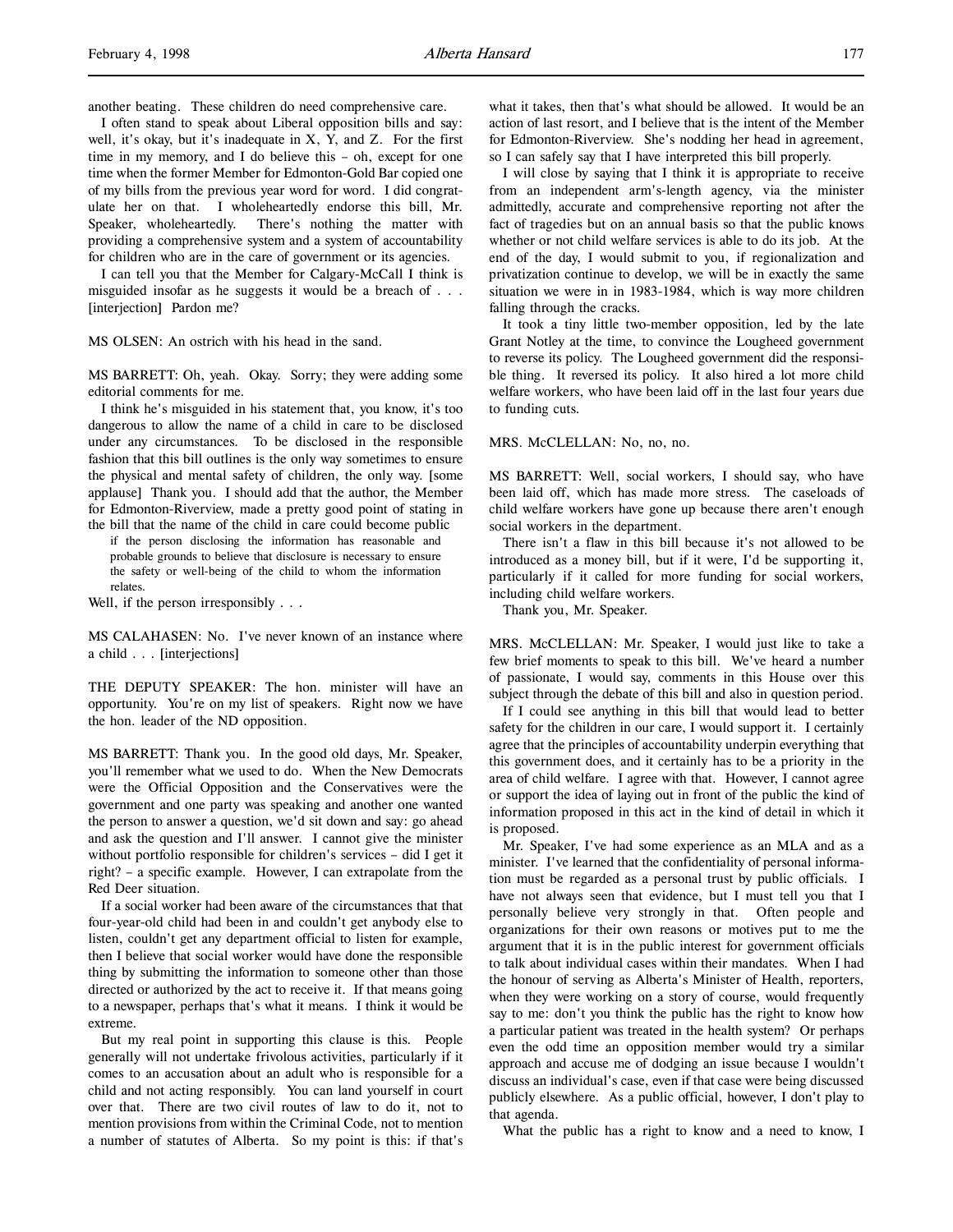believe, are policies, practices, and procedures. They have a right and a need to know how a health system or a child welfare system functions, where its priorities are, and where its pressures are. I don't think the public has a right or a need to know about an individual's circumstances. Certainly a child's privacy is especially essential and must be protected. It's not just a matter of protecting an individual's name. Any feature or aspect of a case that could lead to the identification of a child in care must be protected as well. It doesn't take much information to be leaked before an individual is identified and his or her personal information the subject of much speculation. In making public aspects of an individual's case, such as the type of services provided to a child, the duration of a particular child's involvement with the care authority, the reasons for terminating care of a specific child, all of which this bill does propose, in my understanding of the bill and my reading of it we would be making public case-specific information that I believe could lead to the violation of that child's solemn right to be protected from identification.

#### 4:20

In my current portfolio of Community Development we undertook to improve the systems and procedures we have in place to protect the privacy of information we collect from seniors in order to provide their services. We were gathering that information for all of the best reasons: to make sure that we could provide the most accurate service, the most appropriate service. Based on information and advice that we received from the Information and Privacy Commissioner and, I believe, supported from opposition benches, in particular by the Member for Edmonton-Glengarry, we were led to ensure privacy of personal information.

This bill before us today, in my opinion, would seem to want to move government in the opposite direction, and I believe it would impair those protective systems in the case of children. I will not support any bill that would let the circumstances of a child's life be the subject of political debate and/or possible pointscoring either inside this Assembly or out. Mr. Speaker, to me that is just not worth the risk. Bill 202 I believe puts us on a slippery slope where precisely that could occur. That concerns me greatly. I believe that the very laudable principles of accountability and responsibility can be met and indeed I believe they are being met without sacrificing a child's risk of right to privacy.

Therefore, Mr. Speaker, I have to urge this Assembly not to support Bill 202.

THE DEPUTY SPEAKER: The hon. Member for Spruce Grove-Sturgeon-St. Albert.

MRS. SOETAERT: Thank you, Mr. Speaker. I think there's been some misunderstanding about Bill 202, certainly by the comments from Calgary-McCall. When he talks about "head in the sand," I would venture to say that the ostrich is on the other side. However, I do agree with the minister. I don't think that the public has to know the details about every child and the trauma they are going through. What we do need to know is that they are safe and that they are being taken care of. The part I think the minister was referring to was section  $3(b)(i.1)$ :

. . . the public if the person disclosing the information has reasonable and probable grounds to believe that disclosure is necessary to ensure the safety or well-being of the child to whom the information relates.

Now, an example last July is the exact reason why this clause should be in here. Last July a l5-year-old foster child went missing. It was presumed that she had run away. The girl's foster mother filed a missing person's report, and the police and the foster care worker were contacted. Both told the mother not to release the girl's identity to the media. The police said it could not release the picture and the name without the Department of Family and Social Services' consent. The department claimed the police needed to request consent to release the girl's picture and name. In effect they tossed the responsibility back and forth, wasting valuable time. In the end what happened was that the foster and the birth families contacted the media, contacted the opposition critic for Family and Social Services, giving their full consent to release the child's name. It was the family's fear that it would be a greater risk if the girl remained on the streets.

So if that's the department's policy, the rigidity of this policy in this case perpetuated the risk. If one child is safer because of one piece of legislation, I don't understand why members opposite wouldn't support it.

Now, this bill is not a large piece of legislation. It makes a few amendments in a few areas. It is something; it is at least a step in the right direction. I would urge all members to read it, because I'm sure if they spoke to the people who deliver social services in their areas, they would say that this could be used and that it would help keep children safe.

I want to point out a few things that I see in this bill that I think are so important. One, to me, is entrenching the role of the Children's Advocate, because with all the things happening in this regionalization, I have heard nothing, I have no sense of security that that Children's Advocate will still be present in the system. I think if this is an accountable government, then they shouldn't be afraid of an independent Children's Advocate who can do fine reports that give good, solid suggestions about what is wrong with the system and where it can improve and table them for all the Assembly.

#### [The Speaker in the chair]

 No system is perfect. When you're dealing with 10,000 children in care, it's a difficult role. It's a heavy responsibility for the minister. We don't deny that, but the reality is that if a Children's Advocate gives him something to work with, gives him a base from which to spring the next year, something from which he can improve, why would he not accept that? All this will do is entrench the Children's Advocate in the Child Welfare Act. I don't know why anyone would oppose that. I guess that would be putting their heads in the sand. I just couldn't control myself; sorry about that.

Another point with this bill that I think is very important is that this would require the new regional boundaries to report the number of children receiving service and the type of service. I think it's already done, but it isn't set up in the new regional authorities.

#### AN HON. MEMBER: It will be.

MRS. SOETAERT: They say it will be. I don't have a sense of security from just a comment across the way because often we hear comments, but they're nothing but that. There's nothing in the legislation to support that.

MR. DUNFORD: Colleen, you may be lots of things, but insecure is not one of them.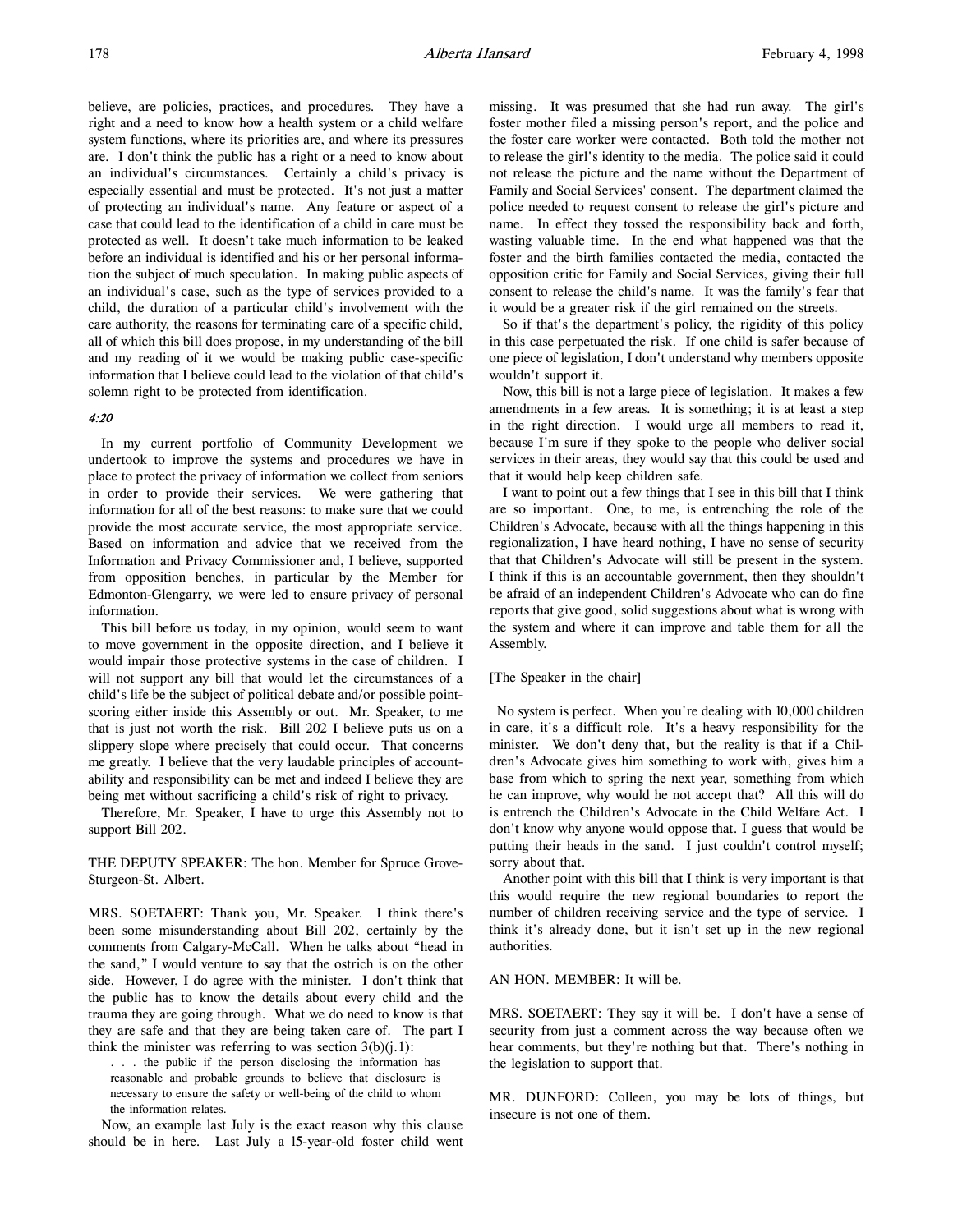#### MRS. SOETAERT: Touché.

Back to the seriousness of this bill, which I strongly support and I urge all members to at least read. That is a statement because I know for a fact that some members don't read the legislation. They just accept it the way it is except to say no, except to say yes. [interjection] Actually, just read the local paper, St. Albert, and you'll know who openly said that he hadn't read all the legislation. So I speak from what the Member for Redwater actually said.

I want to point out a few things that this bill would do, and I know there are many people that want the opportunity to speak to this today. This bill is an attempt to prevent and make public inadequacies in the funding, standards, and monitoring and evaluation models for children's services presented by the government. It does this by requiring that a summary be tabled of the child and family services authorities' annual reports. The reports would contain a list of service providers contracted to provide services to children; the number of children served and the type of service provided; the duration of each child's involvement and reasons for terminating involvement; the number of children suffering abuse, neglect, or who have died while being provided with protective services – and sad though it seems, we do have children within the government's care that are being abused – a summary of recommendations resulting from investigations conducted by the authority in abuse and neglect cases;

a summary of any recommendations made by the Children's Advocate relating to the authority and the actions taken in response; a list of the referrals of the authority from other government agencies; a list of referrals from the authority to other government agencies; a list of programs provided by the authority in conjunction with another government department.

This bill is an attempt to monitor and make public information that has historically been difficult to access or is unavailable. It is simply trying to make this government more accountable, and I would say that if they don't have their blinders on, that shouldn't be a problem.

## 4:30

I know that the people who deliver the care in the regions I represent care about children, and that's their bottom line. It's not the dollar; the children are the bottom line. So this basically is an amendment to the Child Welfare Act that requires the minister and his ministry to be more accountable, something he shouldn't be afraid of. I actually would look forward to comments from the minister if he gets that opportunity.

The other thing that's certainly from the Children's Advocate perspective:

At a broader government level, the cumulative effect of the fiscal constraint experienced by human services departments is creating increased demand on the child protection system, the last resort for vulnerable families who cannot access supports essential to their survival . . . it is time to examine the impact of decisions made in the last several years as they affect the health, education, financial security and protection of . . . our children.

This bill may not be the perfect legislation – I don't think you can have perfect legislation when we're dealing with an imperfect world, when we're talking about 10,000 children in care – but certainly it takes a step to help children and to help this government be more accountable. I would hope, Mr. Speaker, that members opposite will have read through to see what they can glean from it. If there's something they can support in it, it's certainly the role of the Children's Advocate. If there are things you cannot live with, in committee you can always take them out.

You tend to have a few more votes than we do, so it shouldn't be an issue. But if there is something in this legislation that you know will help the children of this province, then I would urge all members to support this bill.

Thank you.

THE SPEAKER: The hon. minister responsible for children's services.

MS CALAHASEN: Thank you very much, Mr. Speaker. As a matter of fact, I'm very, very proud to stand and be able to debate Bill 202 for a number of reasons: first, as the minister responsible for children's services and, secondly, as an MLA who represents community groups who have been involved in this whole process of what we call devolution of authority and responsibility to communities.

Mr. Speaker, Bill 202 looks at allowing two major things to occur. One is to allow names to be used of children who are in an abusive situation and, secondly, accountability measures. I'd like to address those two as well as some of the far-ranging issues that have come forward from the various members who have stood up and spoken on this specific bill.

As we move to a community-based system, what we have done is we have built in accountability as a key component. Bill 202 requires child and family services authorities to submit annual reports to the minister. The authorities are in fact required to submit annual reports to the minister. The authorities are accountable organizations under the Government Accountability Act. They are subject to reporting requirements under that act. In addition, an authority is also subject to the Child and Family Services Authorities Act. This act requires an authority to submit any records, reports, or other information requested by the minister. The minister can obtain under the act the information items set out in the proposed Bill 202.

I should also add, Mr. Speaker, that the authorities are agents of the Crown. They must meet a range of government requirements in their administration and operations. Each authority must provide ongoing information to government through business plans, annual performance reports, and monthly and quarterly reporting requirements. Each authority enters into a detailed agreement with the government at the time of the transfer. The government monitors each regional agreement.

Under the Child and Family Services Authorities Act the government must monitor and assess the authorities in the carrying out of their responsibilities. We will carry out operational reviews on each authority at periodic intervals. The authorities and service providers are held accountable under the Child Welfare Act, social care facilities act, child welfare and day care regulations, Financial Administration Act, and Freedom of Information and Protection of Privacy Act. The Children's Advocate prepares and submits annual reports to the minister, who tables the reports in this Assembly. This is a requirement under the Child Welfare Act which remains in force.

Relative to confidentiality and provision of information to police, the proposed Bill 202 would allow confidential information to be given to the police or Justice minister to ensure the safety or well-being of the child. We agree that the police must have information if necessary for a child's safety or well-being. We certainly provide it, but it is not necessary to amend the Child Welfare Act for this purpose. The Child Welfare Act in section 91(2) already allows for disclosure of confidential information to any person assisting in the administration of the act. This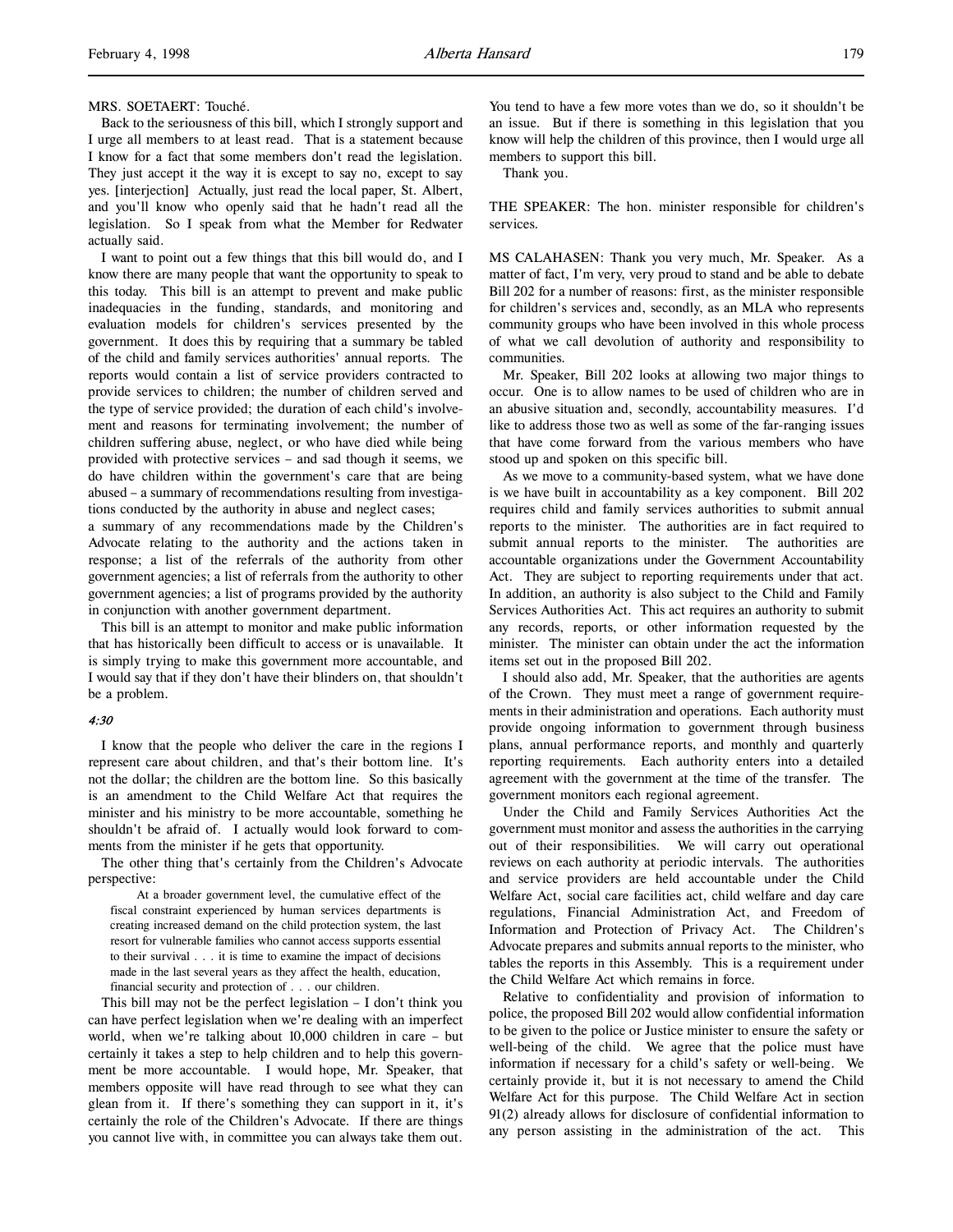includes the police. In addition, the disclosure to the police or to the Justice minister is allowed in a number of specified circumstances under the Freedom of Information and Protection of Privacy Act. I guess that's why I was asking the hon. member from the ND opposition to cite specific areas where that would be possible.

Confidentiality, provision of information to the general public. Well, Mr. Speaker, I have serious concerns about Bill 202's proposal to release identifying information on a child welfare case to the general public. This bill offers no safeguards to protect children or families from violation of their right to privacy. This proposal directly contravenes the rules of confidentiality under the Freedom of Information and Protection of Privacy Act.

The rules of disclosure under the Child Welfare Act and the Freedom of Information and Protection of Privacy Act ensure the safety and well-being of children in care, and at the same time, Mr. Speaker, they provide the necessary degree of confidentiality to protect the privacy of these children and their families. There is already a mechanism under the Freedom of Information and Protection of Privacy Act, under section 31, for disclosing personal information to the public where there is a significant risk of harm or where the disclosure is in the public interest. This mechanism is far preferable to Bill 202. It includes very stringent safeguards to ensure that a person's right to privacy is not violated without need. This includes notification to the Information and Privacy Commissioner.

I want to speak about the kinds of insecure feelings that are being emanated from the opposition relative to how the regionalization will take away responsibility from government. That's the very intent. When we talk about the Child and Family Services Authorities Act, it means we are going to give the community the authority and the responsibility to take care of its own. Mr. Speaker, 12,000 people have spoken up and said: "We want it. We wanted it in the beginning. You took it away. Now give it back, and let us take control of our own lives." That's when I begin to get very emotional when we're talking about these kinds of issues. When people speak across the province, all 18 regions have come forward and said: "We want this. Let us take it, but let us do it on our time and the way we want it." That's exactly what we've done.

Mr. Speaker, this is not an easy thing for a government to do in fact. It's very difficult for them to be able to say: "You planned something that you see is going to be good for the community. You planned something that's going to be good for the entire nation." Then we go back and try to play politics and say: "Jeez, we don't trust you. We don't trust you to do this. We don't trust you to be able to deliver these services the way you think you wanted them, the way you feel they should be done." I take exception to that, especially with all the volunteers in the province who have worked very, very hard to see this become a reality.

When we talk about regionalization, it means that we have to ensure that standards are in place. We have standards presently. Those standards, Mr. Speaker, are very good standards to date, but it doesn't mean we have to die there. It means that we can allow the communities to improve the standards, to increase those standards as they see fit. I see that happening throughout this province wherever I go, in all the meetings I've had throughout the province. I believe that as we move forward in the draft documents on the standards, when we bring it forward and the communities are ready to take it on, they will improve this even more than we have.

#### 4:40

I want to speak about the funding model that has also come out and the resourcing. Mr. Speaker, the funding model that we have we have sent out to the communities and to anybody who will respond. Well, I've got to say that I haven't received any comments from the opposition relative to whether they support this funding model, in an official letter or otherwise. I think it would really be important for them to look at it, to look at it and see what the communities are saying and to give me some feedback as to what's happening there. I would really appreciate that.

Mr. Speaker, we've received many, many comments on this. The consultations that have occurred have certainly given us something to be able to look at and to be able to take forward. I know that it's going to be good, because it's the people who are now speaking out and saying: this is the way it should be; this is the way it shouldn't be; make sure we have certain components attached. One of the areas that has been identified is handicapped children's services. Yes, we are listening to those comments that have been brought forward by the community.

Mr. Speaker, I also want to talk about integration because that's something that was mentioned by the member. The issue of integration is that they say other provinces have done a better job. Well, in terms of pulling together one superministry, I for one believe that's probably not the way to go, not according to what the people have been saying and saying: look at how you as government in the various departments can come together to be able to better serve the needs of people. We have looked at every other province and tried to figure out what they are doing. In B.C. what they did was they appointed a superministry, and then that superministry was to be able to look at services that will be clumped together to see whether or not they can provide even more help where there are service gaps. I feel that that's an area that is still top-down rather than bottom-up. I think that's a very important part, because our system is definitely a communitybased system, and they have indicated how they want it done rather than us telling them how they want it done. We're responding to the people.

There are other areas in the nation that have done a number of other things but not to the degree that we are, not to the degree of where we are saying to the community: you lead us, you tell us, you give us that framework we have to work with, and we'll help you; we'll give you the supports. That's exactly what's happening, Mr. Speaker.

Monitoring and evaluation. Well, Mr. Speaker, when we're talking about monitoring and evaluation, we have an evaluation committee. We are already doing monitoring and evaluation in the Department of Family and Social Services relative to programs. We are now going to make sure that we move that over as well as increase what is needed for the communities as we move to regionalization. Yes, the monitoring will continue in that respect because we have to make sure that whatever's going to happen through the transition and with communities taking over responsibility and authority, they will be ready to be able to deal with this.

Mr. Speaker, I say that it's a boy crying wolf, it's a lady crying wolf relative to the issue of regionalization. I feel that the communities are now ready to be able to take over whatever they want to take over. They tell us they're ready. Let's give them that opportunity.

I just want to read something which is really, really important. This is the region 9 Focus on Children: Boundaries Change for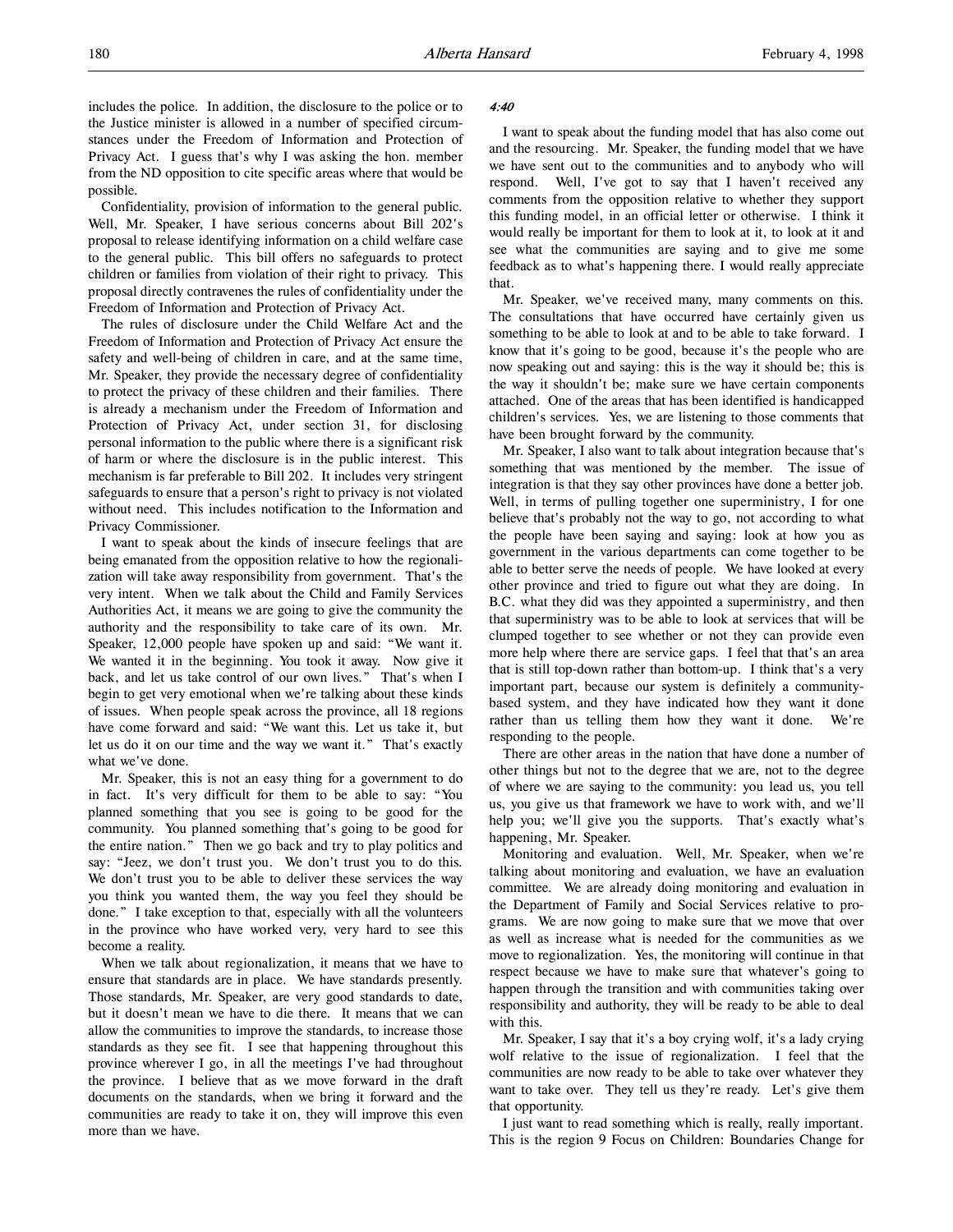Children's Services. I for one cannot support Bill 202. I believe that as we move to this regionalization, if we listen to what is being said here from region 9, we will make the best decisions if we stay focused on the needs of children and youth. Not systems, Mr. Speaker; on children and youth. That to me speaks volumes when we're talking about moving to regionalization.

Thank you.

THE SPEAKER: The hon. Member for Edmonton-Centre, followed by the hon. Member for St. Albert.

MS BLAKEMAN: Thank you, Mr. Speaker. I'm pleased to rise today to speak in favour of Bill 202, the Child Welfare Amendment Act, and speak to the intent of the bill, which I think was very carefully done by the member presenting. I would think that the government would view it favourably, as it fits into their goal of open and accountable government. Certainly it is designed to assist in that by laying out the reports that would be helpful to the government in their monitoring and evaluation of the system. I think the reports that are called for allow for better tracking of children, and that's allowing the government a better evaluation of the process they're putting in place.

I think the new children's services design certainly will start out as being experimental, and I appreciate the number of people in the community that have contributed to this. I value their input and their time. It has been a long process for them, and I think everyone would like it to succeed. Given that, I find the proposals that are put forward in the bill – it's good timing for us all to take these things into consideration, given the ongoing process of the redesign of children's services.

When we talk about reporting and record-keeping, I think the government has proven over the years to be the best record keeper. Certainly the government is, I think, the only one with the resources to keep records of that number and complexity and be able to collate them and work that raw data into a useful report. Again, that report is used for monitoring the process and for evaluating and hopefully for going back to correct if there is something that comes up as needing adjustment. I think it would be very hard to be asking the new children's authority to be incorporating that huge job of record-keeping and reporting, and they will be required to report as part of what they are to do.

When I look under the Child and Family Services Authorities Act, the government is responsible for

- (a) setting objectives and strategic direction . . .
- (b) establishing policies and standards for . . . services;
- (c) monitoring and assessing Authorities . . .
- (d) allocating funding and other resources to Authorities;
- (e) providing administrative and other support services to Authorities.

So given that, I think the suggestions in this bill fit right in and should be helpful to you.

The authorities themselves are responsible for

- (a) promoting the safety, security, well-being and integrity of children, families and other members of the community;
- (b) planning and managing the provision of child and family services;
- (c) determining priorities in the provision of . . . services and allocating resources accordingly;
- (d) assessing . . . the social and other related needs of the region;
- (e) ensuring reasonable access.

They are also to be

(g) monitoring and assessing the provision of . . . services.

I ultimately look to the government for the full reporting, and

I think it needs to be public reporting. I think those reports need to be tabled in the Legislature so that the public has confidence in the government and in what the government's activities are. So I would expect the hon. members on the other side to be welcoming these suggestions.

A number of people appear to have been confused as to why this bill would be suggesting that there are opportunities or there may be occasions when it would be a good thing to be releasing personal information about a child in care. I think perhaps there needs to be an amendment to ease the concerns of the members opposite. Certainly the bill is recognizing the urgency of a situation when a child has gone missing, for example, and allows for the release of the child's identity in order to help locate the child. It compromises confidentiality only if it would be considered to aid in the safety and well-being of the child. I think that's something that touches all of our hearts when we read about that in the paper or hear about it in the media, when there's a child who has gone missing or who has run away and there's an attempt to try to locate them. You do want to ask for the assistance of the public when you do that, so I think there are very specific circumstances in which you would want to be using this.

Certainly the Liberal opposition has been very firm in its support of the FOIP principles, and I don't think this compromises it in any way. I think what we're trying to do with this is recognize that there are times when we do need to ask for the assistance of the public in order to secure the safety and wellbeing of a child.

## 4:50

As a number of my colleagues have mentioned, entrenching or enshrining the role of the Children's Advocate underneath the legislation is critical. The Children's Advocate has been a very loyal advocate to children in this province. I would think the government would view the reports that have been produced by the Children's Advocate's office as a great tool in assisting them in their programs that are to be for the benefit of children. I know it's been controversial at times over the years, but I think the work that has been done there is valuable. I'm concerned that with the redesign of children's services there may not be a place or that the place for the Children's Advocate would not be guaranteed in there. I think it's critical that we do have another body that is checking, monitoring, ensuring that what we all want and believe is happening for the benefit of children is indeed happening. Certainly the Children's Advocate has been helpful to us all in the past in pointing out where we may not have been as thorough as we could have with programs for children or where they were slipping between the cracks.

I have to say that I'm sure the government has designed the programs and has worked with the community to design the best possible programs, but once you get a program up and running, you always find out where it is that the cracks appear and the children are slipping through them. In that, I think the Children's Advocate is a helpful advocate for the government as well. Therefore, I think it's important that this office is enshrined inside of the legislation. I wouldn't want to see it slip away or be manoeuvred out of the way.

One of the other points that's raised in this bill is the question of protective services and early intervention programs. Once again, it's something that I'm really concerned about. I feel that sometimes as legislators we are penny-wise and pound-foolish. We look to save the dollar now, when it will compound and cost us a great deal more in the future. In particular, I'm referring to the context that some of our children are growing up in which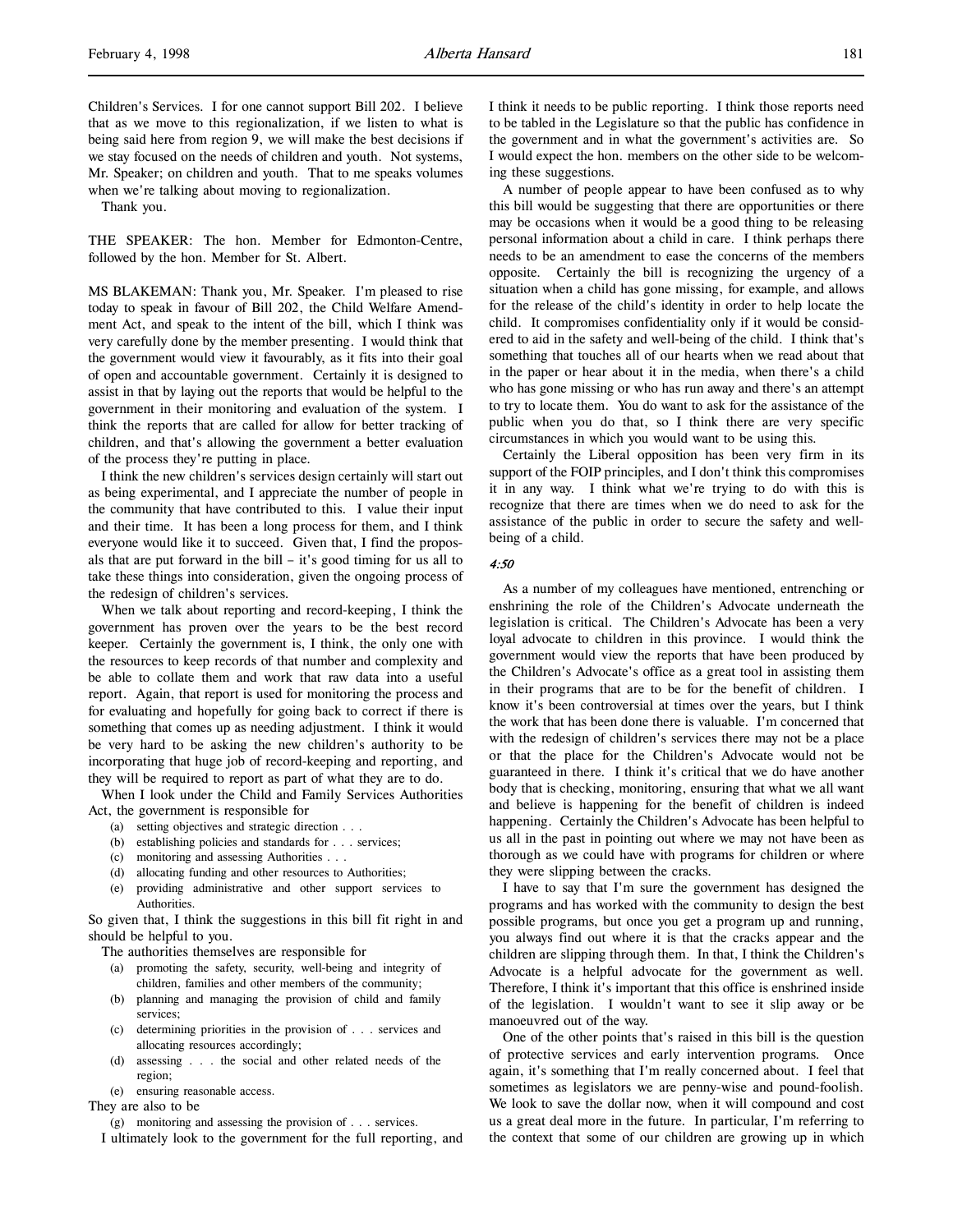may eventually put them in the care of child welfare and which we don't seem to be dealing with in a rigorous way, in that our programs are coming, in many ways, after the fact. I would like to see more concentration on the preventative aspects, and I'll just very briefly run over some of the things I think need to be looked at.

Poverty. Children are not poor in isolation. They are in poor families or low-income families, so I think we have to remember that we don't just talk about poor children. They do live in families that are poor as well. What are we as legislators doing to work with that, to assist families to work their way out of poverty or train or educate themselves out of it? What more could we be doing there? We seem to be getting more impoverished families here and more impoverished children, not less, so somehow we're not going in the right direction there.

I think minimum wage is critical for a number of people in our society. In Edmonton-Centre I have a lot of single people and single parents with children. A lot of them are working for minimum wage, and they are trying to hold it together by working two and sometimes three minimum wage jobs. I think we have to seriously understand what the current level of the minimum wage does to our economy and to these families and look to increasing it as soon as possible.

We know that the statistics on the increase in child welfare correspond to the cuts which reduce the welfare cases. We seem to have impoverished children in this move and put them at even more of a disadvantage than when we started, and I don't think that was the intention.

I think we have to look for proper nutrition for children, which I find a horrific thing to have to be saying about children in Alberta. We are a wealthy province, we are a lucky province, we are a privileged province, and we have children who are going to school hungry. We have children in school who are not doing as well as they could because they do not have enough nutrition in their bodies to cope with it. So are we looking at hot lunch programs? Are we looking at the support for the auxiliary programs in the schools? Where are we with child care?

This is an issue that has hit home. I have a constituent who has had her children apprehended by child welfare. The parent is trying to get the children back, but she's in a catch-22. She must provide a three-bedroom apartment, but she can't afford to do that on single status. Child care is a real issue for her when she gets the children back. She is trying to look for work, but she can't get child care until she has work. If she leaves the children uncared for, she's in trouble again, so there's a catch-22 that has been . . .

THE SPEAKER: Hon. member, there's an interjection here, on a point of order I presume.

# Point of Order Relevance

MR. SHARIFF: I just want to call a point under *Beauchesne* 459, a point of relevance. We are, I believe, debating Bill 202, Child Welfare Amendment Act, and what I'm hearing is a debate about poverty and hot lunches. I'm just wondering: what relevance does it have to the proposed bill?

THE SPEAKER: It's okay, hon. member; there's no need to interiect.

I want to credit the hon. Member for Calgary-McCall on raising this matter dealing with relevance under Beauchesne 459.

However, I would like to draw to the hon. member's attention that actually a wide bit of latitude has always been afforded to hon. members during second reading of a bill. Perhaps the hon. member who so diligently has been reading *Beauchesne* might wish to refer to *Beauchesne* as well beginning at section 659, and I'm sure he'll find some other statements with respect to this. Please continue.

Debate Continued

MS BLAKEMAN: Thank you, Mr. Speaker. To continue my points about early intervention programs and the context in which we have children who may be in a situation where they then come under child welfare, I think we also need to look to what educational training and apprenticeship programs are available. Certainly that falls under intervention programs and the community support that is available and supportive to break the cycle.

Those are the comments that I wanted to bring forward in second reading of Bill 202. I think there is much in there that is intended to be helpful to the government in its pursuit of good care of the children that come under its guardianship. I think there is an intent here to assist the government in being open and accountable to the people. Because it's not only the reality but the perception of openness and accountability and honesty that is important to people, I would have thought the government would find that helpful.

I think, again in closing, that the ability of the government to monitor the program as it is ongoing, to evaluate it, and to take any corrective measures that are necessary is much helped by the requirements that are put forward in this amendment act.

With those few comments I thank you for the time this afternoon.

THE SPEAKER: The hon. Member for Dunvegan, followed by the hon. Member for Calgary-Buffalo.

#### 5:00

MR. CLEGG: Well, thank you, Mr. Speaker. I rise today to speak in opposition to Bill 202. I feel very strongly that this bill makes unnecessary changes to the Child Welfare Act.

Secondly, I want to make it absolutely clear in this House that I am not in opposition to this bill. I have a real commitment to the children of this province and certainly to the constituency of Dunvegan. Being my age, Mr. Speaker, which is not too many days away from getting the old age pension – I have five children and 16 grandchildren, which should make me kind of an expert on children.

In our society today things have changed. I can remember in the late '40s even – and I believe that the Child Welfare Act came into place about 1985. I might be wrong there, too, because my research isn't as good as it should be. However, our society today has drastically changed. When I was a young person and first married – and by the way, this is my 42nd year of being married. You've got all the history of myself.

MR. DAY: Dorothy is a wonderful woman.

MR. CLEGG: Yeah. She needs a medal by the way. Yes.

It's not good that things have changed. You know, we talk about the good old days, and when we talk about the good old days, they weren't so good in many ways. But as far as families, they were very good, and there was no need for a Child Welfare Act. Unfortunately, those times are not here anymore.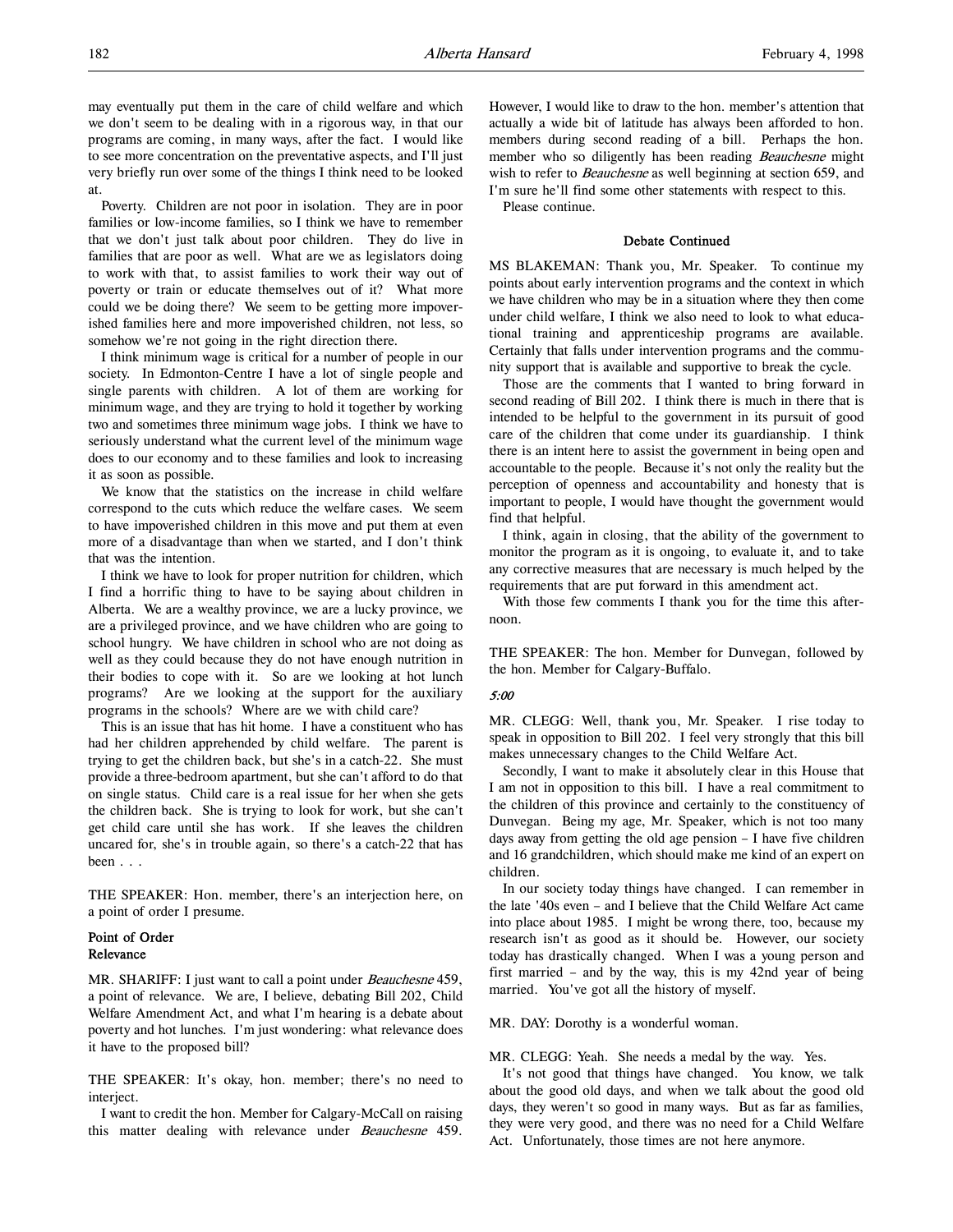After the Child Welfare Act came into place, there have been improvements to it, and certainly there can always be improvements to any act, whether it's the Child Welfare Act or any act in the province. However, I don't believe that this would do anything to improve the Child Welfare Act. In fact, I think it would be more cumbersome, if that's the word, or redundant or duplicate. If there's any inefficiency in the act, I don't think this corrects it. In fact, I think maybe it makes it worse.

We have a lot of people working in the department of social services and really doing a tremendous job for us, and when I use that term "us," I mean the people of Alberta. They want to be congratulated for the job they are doing, and certainly in difficult times I might add, because like I said earlier, these health providers are doing a good job, but there's tremendous pressure for them to do more and more. Of course the opposition will say, "Well, if you gave them more money, then they could have more providers," which in fact is partly true, but because we have more providers – we've proved as a government that more money doesn't always show the efficiency in our system. So I don't think it does anything to change that.

The Children's Advocate obviously already submits annual reports to the minister. That report is in fact tabled in the Legislative Assembly, and I might add that Farmers' Advocate – see, I'm a farmer by trade. I like to use that term as much as I can. You know, being a farmer by trade, we've got to get all the publicity we can. That Children's Advocate is doing a great job and giving good, valuable service to the children of Alberta.

Confidentiality. I strongly believe in confidentiality. I sometimes forget, but I do remember that the Liberals – I think it was about a year ago – were very concerned that a child's name was released. Now, if I read the amendment correctly, they seem to want to let that name out in the public. I'm very much against that, because confidentiality is certainly a very important part of our Child Welfare Act.

In closing, I just want to make a few remarks on regionalization. I remember when John Oldring was then minister of social services. He came to Fairview. I think there's a lot to be said for regionalization, and if anybody on this side of the House or that side of the House thinks there aren't going to be problems with regionalization, they're wrong. But the fact is: why should somebody in Edmonton be telling us in the Peace? The needs for the children up there are certainly different than they are in Edmonton or Calgary or anywhere.

Regionalize not just children's services but get the education part of it. I've talked to many teachers that have children attend school, and they have no information. So we have to have those boards set up so that health and education and children's services are all co-ordinated together. I say this in every department, and I say it in Education: the education needs and the dollars that are needed in rural Alberta are different than they are in urban areas. This is the same as this regionalization. I'm so convinced that when we get the regionalization of social services, children's needs in rural Alberta will be better looked after.

Thank you very much, Mr. Speaker.

THE SPEAKER: The hon. Member for Calgary-Buffalo, followed by the hon. Member for St. Albert.

MR. DICKSON: Thank you very much, Mr. Speaker. It's always interesting to follow my friend from Dunvegan, who always manages to take an issue and offer a perspective that some of us may not have thought of before.

I was absolutely fascinated to hear him touch on the fact that there didn't used to be abuse of children. That may be a startling

revelation, hon. member, to a host of native children in this province, now adults, who experienced abuse, sexual and other, while in residential schools. We have a whole history of problems that adults in this province are experiencing, native and nonnative, who were victims of sexual abuse, incest, a host of other kinds of abuse. So one might fairly say that there's a reporting, that there are mechanisms, that there are systems that didn't used to be there 40 or 50 years ago, but surely let's not suggest in any fashion that these problems didn't exist 40 or 50 years ago.

Moving on to deal with Bill 202. I'm absolutely delighted to find how many keen privacy hawks we have in the government caucus, Mr. Speaker. It hasn't always been evident. In my five years in the Assembly I'm not sure I've ever seen such rabid enthusiasm for protecting the privacy of Albertans when it comes to the release of information by government.

This is an issue that is of particular interest to me because it was my constituency office that a Calgary mother approached in July of 1997. She was absolutely beside herself trying to locate her 15-year-old daughter, had been to a Conservative MLA's office and I think had been told that just nothing could be done, and this woman, quite desperate, had some contact with my constituency office. It brought home the fact that sometimes we do such a good job in terms of statutes like the Child Welfare Act, in terms of setting out very strict rules, that we don't afford the kind of flexibility that's sometimes required simply to make good decisions for the benefit of Alberta children. I think that's what was demonstrated here.

#### 5:10

Nobody's talking about throwing out the confidentiality principle in the Child Welfare Act, but let us recognize, because it most certainly happened in the summer of 1997, that there were compelling, good reasons why there should have been some public disclosure to try and assist tracking down a 15-year-old girl who was on the lam. There were some very serious beliefs that this girl was very much at risk because of a group she had run with before, and it was imperative to try and find this young woman as quickly as possible. I have no trouble in saying I'd like to think I'm as much of a privacy hawk as any of the converts opposite, but I have to tell you, Mr. Speaker, I put the interests of children beyond all other interests. If it's necessary to have flexibility so that in those rare, exceptional cases there can be public disclosure trying to find a runaway child, then I think that should be done.

With the Young Offenders Act, despite all of the provision and injunction against revealing the names of young offenders, there's a limited provision there, if there's a young offender that's escaped and the police are trying to apprehend, to allow the state to be able to advertise publicly the name of a young offender. It doesn't happen very often, it's not something we'd want to see done very often, but the exception exists. Similarly, we need an exception, we need the flexibility in our Child Welfare Act to be able to deal with this. I just say again that our job here is to try and solve problems, I think, not to create other problems. If we found the Child Welfare Act's confidentiality provisions are too absolute and don't admit of enough flexibility, then surely our job, members, through the Speaker, is to try to creatively build that flexibility back in. I'm indebted to my colleague from Riverside . . . Edmonton-Riverview. I don't spend enough time in Edmonton anymore, Mr. Speaker, since the Legislature canceled the fall session. But I'm indebted to my colleague for addressing the kind of flexibility that we need.

The other point I just want to make very quickly is I very much